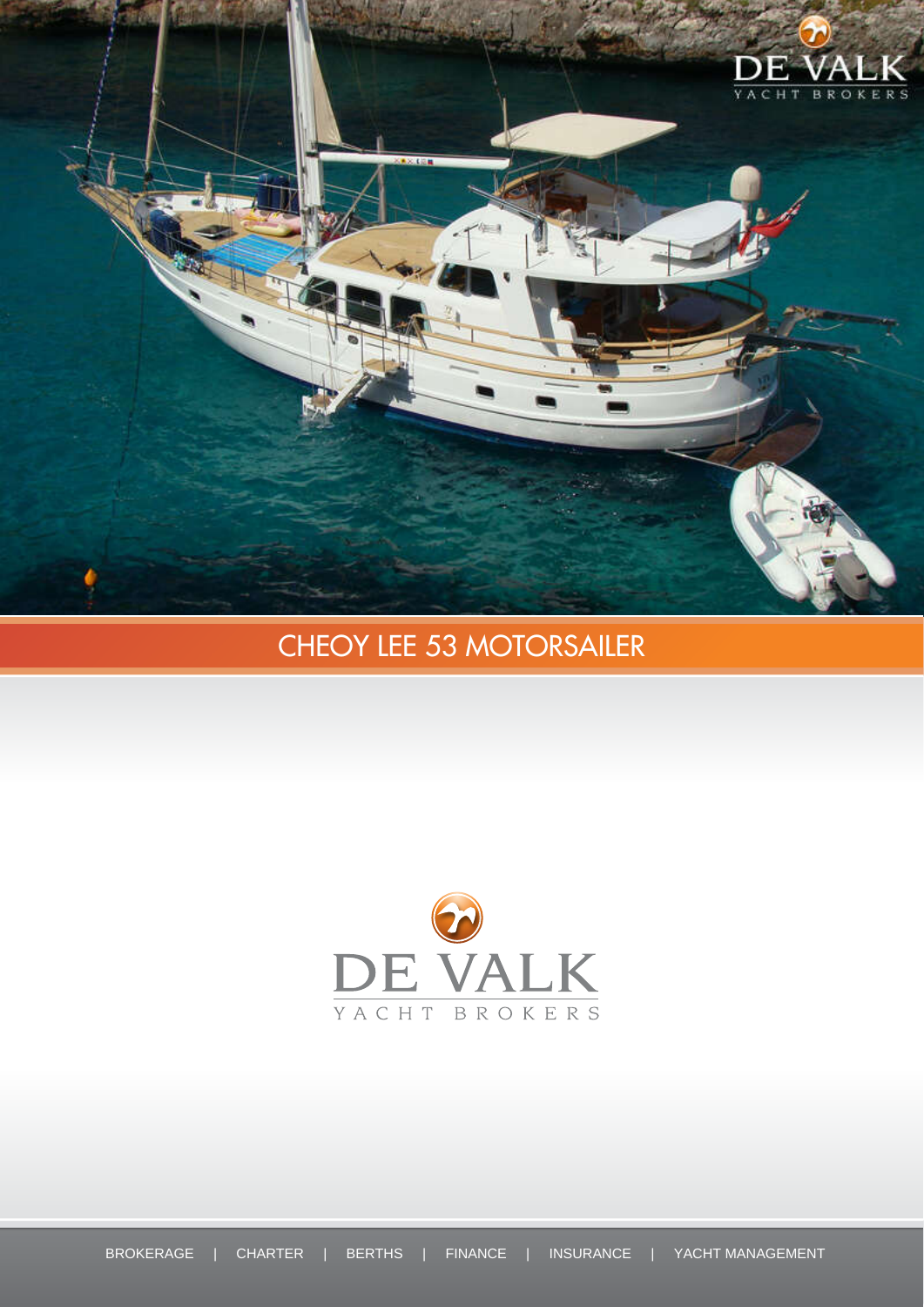#### **BROKER'S COMMENTS**

''M/S built by CHEOY LEE SHIPYARDS LTD in Hong Kong in 1980. Cheoy Lee Shipyards, are shipbuilders for over a century and producers of over 5,000 vessels. The yacht was completely rebuilt by the Lloyds certified shipyard Precision-Shipwright in Phuket Thailand in 2008,. The result is a stunning M/S which provides a wide range of systems and technologies usually found only on much larger yachts.100% of all systems, all electrical systems and wiring, all electronic systems, the rigging and all windows, portholes, everything on the yacht was installed new during the rebuilt in 2008.''

**Sofia Ilia-Salvanou**

#### **SPECIFICATIONS**

| <b>Dimensions</b>   | $19,28 \times 4,88 \times 2,82$ (m) | <b>Builder</b> | CHEOY LEE SHIPYARDS Ltd |
|---------------------|-------------------------------------|----------------|-------------------------|
| <b>Built</b>        | 1980                                | Cabins         | 3                       |
| <b>Material</b>     | GRP                                 | <b>Berths</b>  | 9                       |
| Engine(s)           | 2 x FORD LEHMAN diesel              | Hp/Kw          | 120 (hp), 88,2 (kw)     |
| <b>Asking price</b> | EUR 375,000 (vat: exempt)           | Lying          | contact sales office    |
|                     |                                     |                |                         |

#### **CONTACT**

| Sales office   | De Valk Corfu | <b>Telephone</b> | +302661118095   |
|----------------|---------------|------------------|-----------------|
| <b>Address</b> | Marina Gouvia | <b>Fax</b>       | +302661118095   |
|                | 490 83 Corfu  | E-mail           | corfu@devalk.nl |
|                | Greece        |                  |                 |
|                |               |                  |                 |

#### **DISCLAIMER**

These particulars are given in good faith as supplied but cannot be guaranteed and cannot be used for contracts.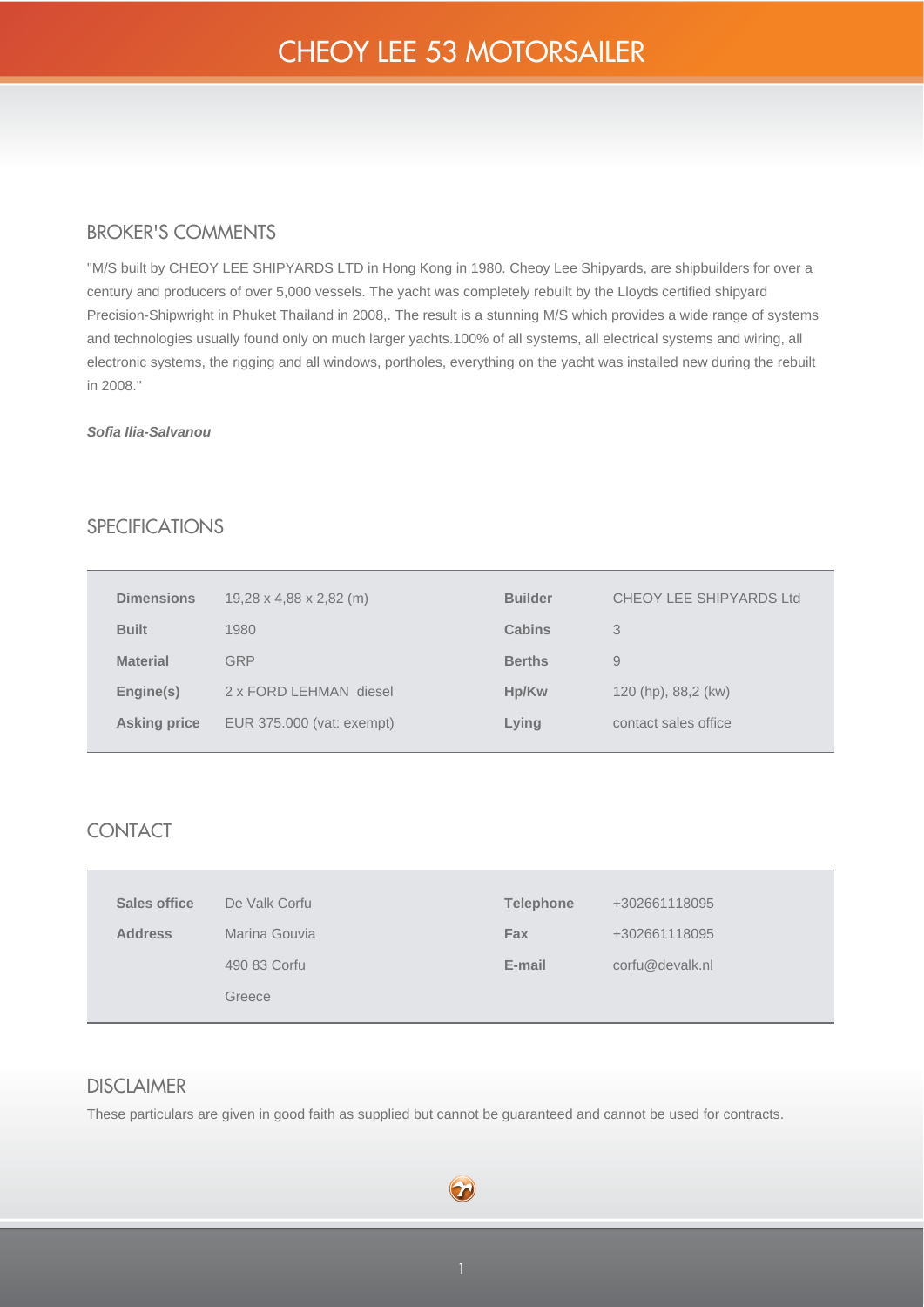#### **GENERAL**

| <b>Model</b>                   | CHEOY LEE 53 MOTORSAILER         |
|--------------------------------|----------------------------------|
| <b>Type</b>                    | motorsailer                      |
| LOA(m)                         | 19,28                            |
| $LWL$ (m)                      | 15,39                            |
| Beam (m)                       | 4,88                             |
| Draft (m)                      | 2,82                             |
| Year built                     | 1980                             |
| <b>Builder</b>                 | CHEOY LEE SHIPYARDS Ltd          |
| Country                        | Hong Kong                        |
| <b>Designer</b>                | Pieter Beeldsnijder & Simon Jupe |
| Net tonnage                    | 33,89 t                          |
| <b>CE</b> norm                 | <b>NA</b>                        |
| <b>Hull material</b>           | <b>GRP</b>                       |
| <b>Hull colour</b>             | white                            |
| <b>Keel type</b>               | long keel                        |
| <b>Superstructure material</b> | <b>GRP</b>                       |
| <b>Rubbing strake</b>          | wood                             |
| <b>Deck material</b>           | <b>GRP</b>                       |
| Deck finish                    | teak                             |
| Superstructure deck finish     | non-skid moulded in              |
| <b>Cockpit deck finish</b>     | non-skid moulded in              |
| <b>Window frame</b>            | aluminium                        |
| <b>Deckhatch</b>               | yes                              |
| <b>Portholes</b>               | x <sub>12</sub>                  |
| Insulation                     | yes                              |
| Flybridge                      | yes                              |
| Flybridge cover                | yes                              |
| Radar arch                     | yes                              |
| Fuel tank (litre)              | 5500 in 4 GRP tanks              |
| Level indicator (fuel tank)    | yes                              |
|                                |                                  |

 $\bigcirc$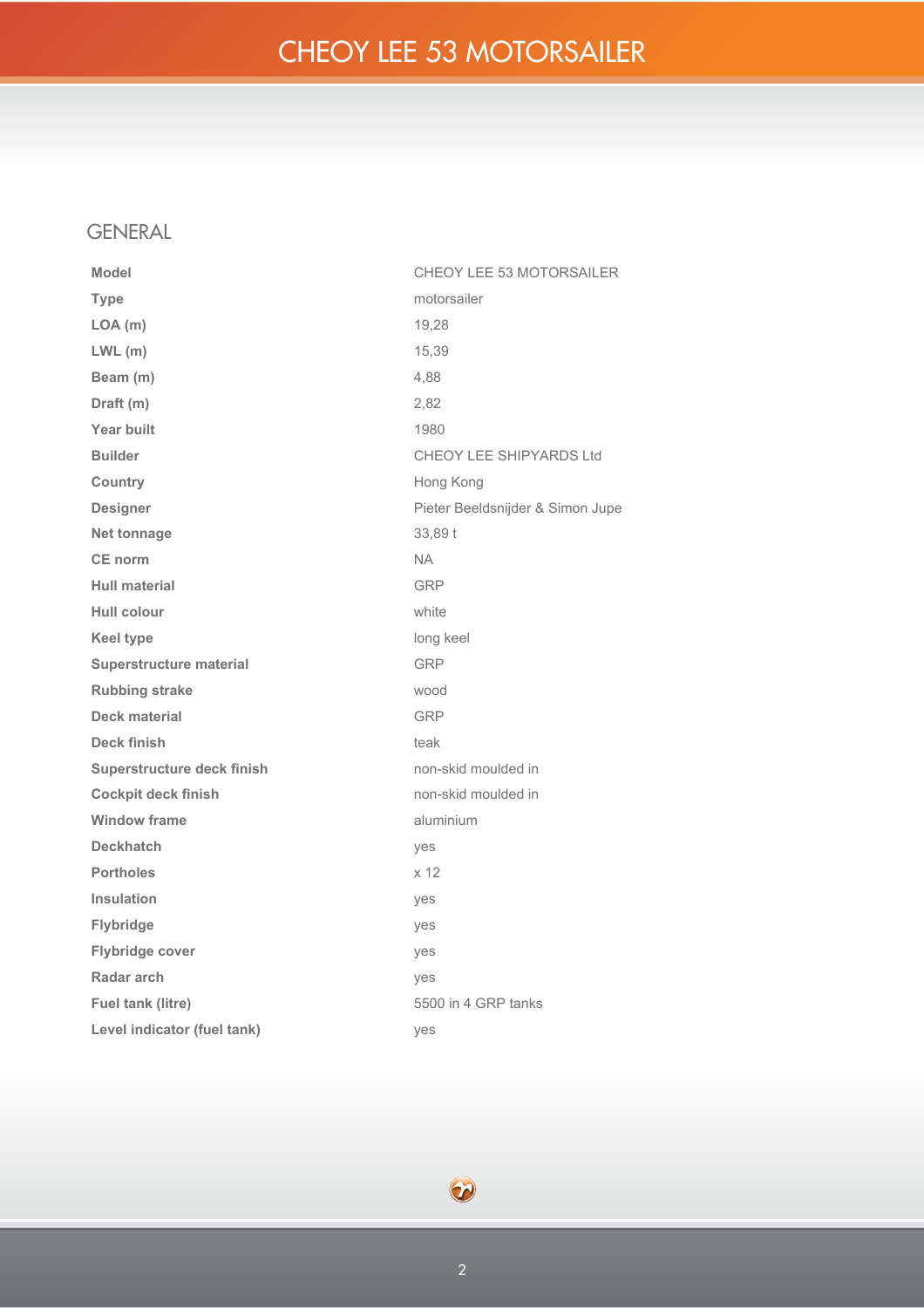| Fuel daytank (litre)              | 1000 (one of the 4 fuel tanks)                                   |
|-----------------------------------|------------------------------------------------------------------|
| Level indicator (daytank)         | yes                                                              |
| <b>Freshwater tank (litre)</b>    | 1100 x 1 GRP TANK Newly built 2008)                              |
| Level indicator (freshwater)      | yes                                                              |
| <b>Blackwater tank (litre)</b>    | 2 x 70 polypropylene with discharge pump system and deck vacuum  |
| Level indicator (blackwater)      | yes                                                              |
| <b>Blackwater tank extraction</b> | yes                                                              |
| <b>Greywater tank (litre)</b>     | x 2 (1x 20 Lt & 1x 300 Lt)                                       |
| Level indicator (greywater)       | yes                                                              |
| <b>Wheel steering</b>             | yes                                                              |
| Inside helm position              | yes                                                              |
| <b>Flybridge helm position</b>    | yes                                                              |
| Extra info                        | Fuel & fresh water tanks with Baffles & cleaning manholes (2006) |
| Extra info                        | Refit 2008 by Lloyds certified shipyard                          |
| Extra info                        | New all electrical, electronic systems, new all rigging, windows |

### **ACCOMMODATION**

| <b>Cabins</b>            | 3                                                                |
|--------------------------|------------------------------------------------------------------|
| <b>Berths</b>            | 9                                                                |
| <b>Interior</b>          | Oak painted white & solid tropical wooden floors                 |
| Floor                    | wood                                                             |
| Saloon                   | yes                                                              |
| <b>Heating</b>           | WEBASTO Airtop 5000, warm air vents in all spaces                |
| Air-conditioning         | Central 60000 BTU airhandlers: Pilot House, Master cab, port Cab |
| <b>Navigation center</b> | yes                                                              |
| <b>Chart table</b>       | yes                                                              |
| <b>Galley</b>            | yes                                                              |
| Countertop               | corian                                                           |
| <b>Sink</b>              | yes                                                              |
| Cooker                   | yes                                                              |

 $\odot$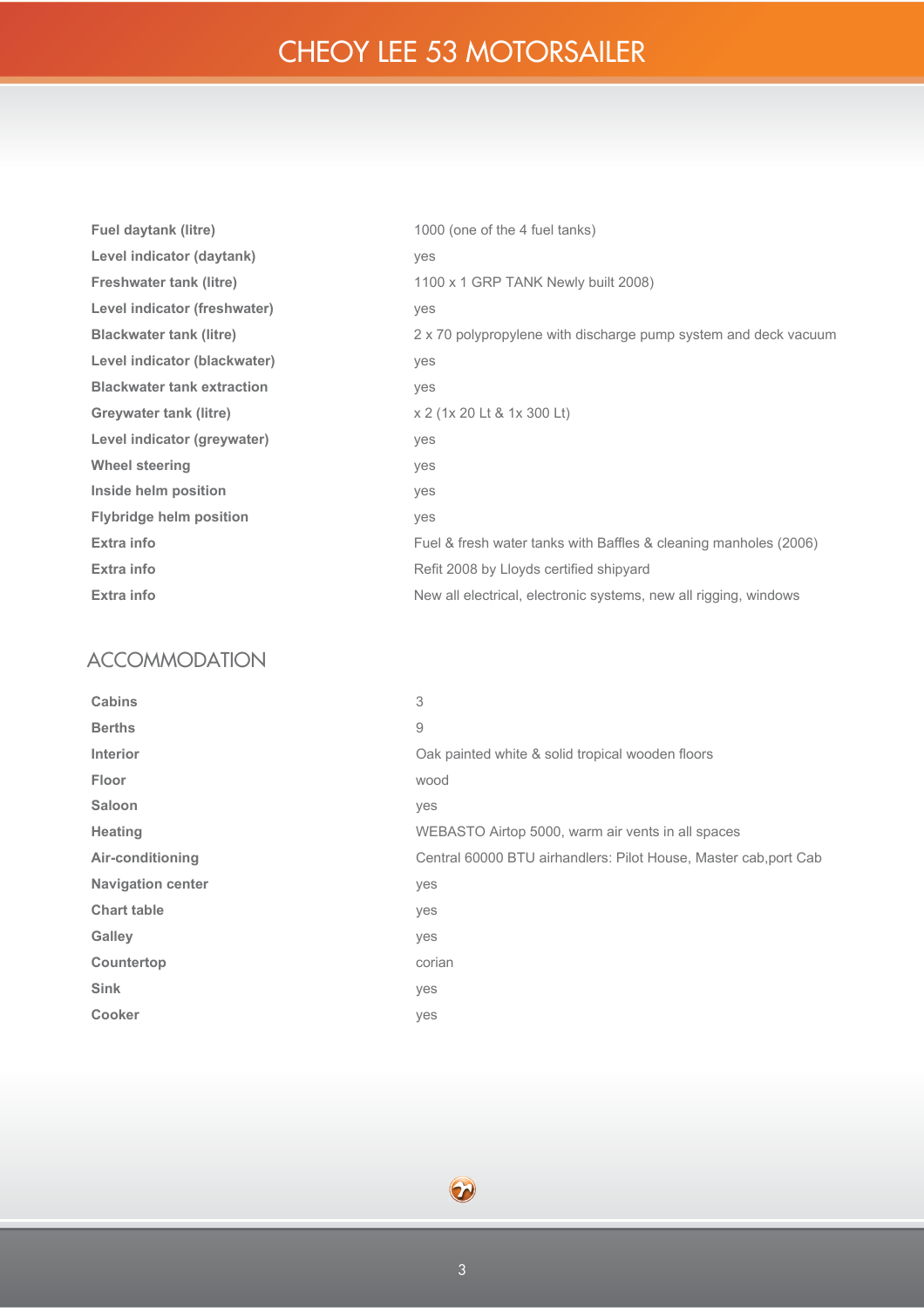| Oven                    | yes                                   |
|-------------------------|---------------------------------------|
| <b>Extractor</b>        | yes                                   |
| <b>Microwave</b>        | yes                                   |
| <b>Fridge</b>           | yes                                   |
| Freezer                 | yes                                   |
| <b>Hot water system</b> | From insulated Lt grade 1 copper tank |
| <b>Coffee maker</b>     | yes                                   |
| <b>Crockery</b>         | yes                                   |
| <b>Owners cabin</b>     | double bed                            |
| Wardrobe                | yes                                   |
| <b>Bathroom</b>         | yes                                   |
| <b>Toilet</b>           | yes                                   |
| <b>Shower</b>           | yes                                   |
| Guest cabin 1           | v-bed                                 |
| Wardrobe                | yes                                   |
| <b>Bathroom</b>         | yes                                   |
| <b>Toilet</b>           | yes                                   |
| <b>Guest cabin 2</b>    | bunk bed                              |
| Wardrobe                | yes                                   |
| <b>Bathroom</b>         | yes                                   |
| <b>Toilet</b>           | yes                                   |
| <b>Washing machine</b>  | yes                                   |
| Flybridge               | yes                                   |

### **MACHINERY**

| No of engines         | 2                  |
|-----------------------|--------------------|
| <b>Make</b>           | <b>FORD LEHMAN</b> |
| <b>HP</b>             | 120                |
| kW                    | 88,20              |
| Fuel                  | diesel             |
| <b>Year installed</b> | 1980               |

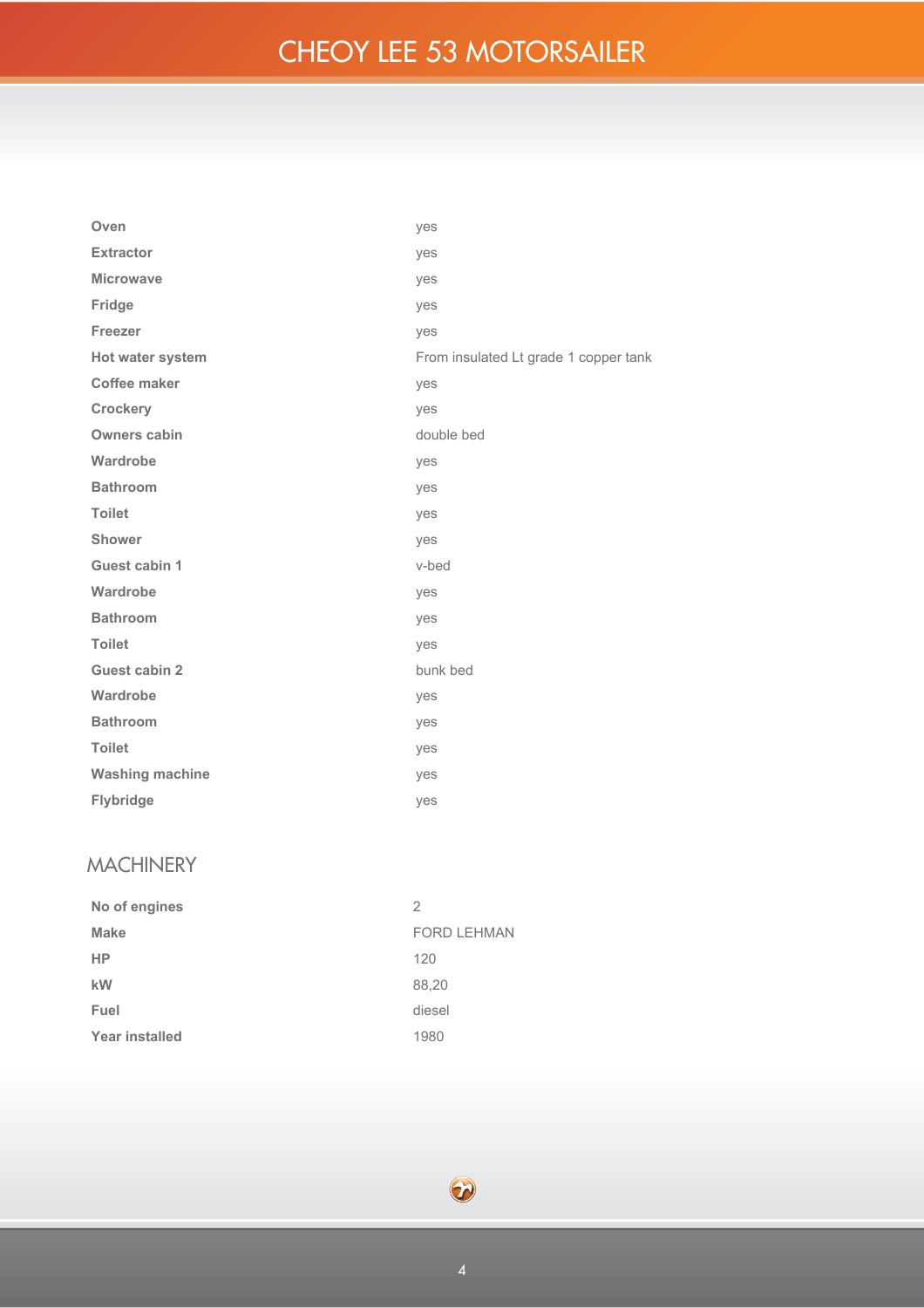| <b>Year of overhaul</b>         | rebuilt 2007                                                      |
|---------------------------------|-------------------------------------------------------------------|
| Maximum speed (kn)              | 15 Kph                                                            |
| <b>Cruising speed (kn)</b>      | 11 Kph                                                            |
| <b>Consumption (I/hr)</b>       | 30                                                                |
| Range (nm)                      | 1200                                                              |
| <b>Engine hours</b>             | 1970                                                              |
| <b>Drive</b>                    | shaft                                                             |
| Gearbox                         | x 2 PRM750                                                        |
| <b>Bowthruster</b>              | Sleipner Side power 24V type SP155-TC                             |
| <b>Exhaust</b>                  | watercooled x3 Halyards separators for main engines & Generator   |
| <b>Propeller type</b>           | 2x Bruntons Auto (pitch) propellers                               |
| <b>Propeller blades</b>         | 3                                                                 |
| <b>Propeller shaft material</b> | 2x2 inch shafts & shaft brakes x2 Bruntons auto lock systems      |
| <b>Shaft lubrication</b>        | Shaft seals 2x tides Marine Sure Seals cooling, sensors, acoustic |
| <b>Manual bilge pump</b>        | yes                                                               |
| <b>Electric bilge pump</b>      | yes                                                               |
| <b>Bilge alarm</b>              | yes                                                               |
| <b>Electrical installation</b>  | yes                                                               |
| Generator                       | ONAN 17,5 Kw 2008                                                 |
| Running hours generator         | 3420 h 09/2021 F142 sound sield                                   |
| <b>Batteries</b>                | yes                                                               |
| <b>Start battery</b>            | new 2020 12V                                                      |
| <b>Service battery</b>          | new 2020 24V                                                      |
| <b>Navigation Battery</b>       | 12V for Raymarine systems                                         |
| <b>Generator battery</b>        | new 2020 24V                                                      |
| <b>Bowthruster battery</b>      | yes                                                               |
| <b>Battery monitor</b>          | yes                                                               |
| <b>Battery charger</b>          | 2x100Amp 24V Mastervolt                                           |
| Inverter                        | 1x5kw 24V to 220V Mastervolt & 1x2,5kw 24to220V Mastervolt        |
| Solar panel                     | 3x130W can Solar Panel 2014                                       |
| <b>Shorepower</b>               | yes                                                               |

 $\bullet$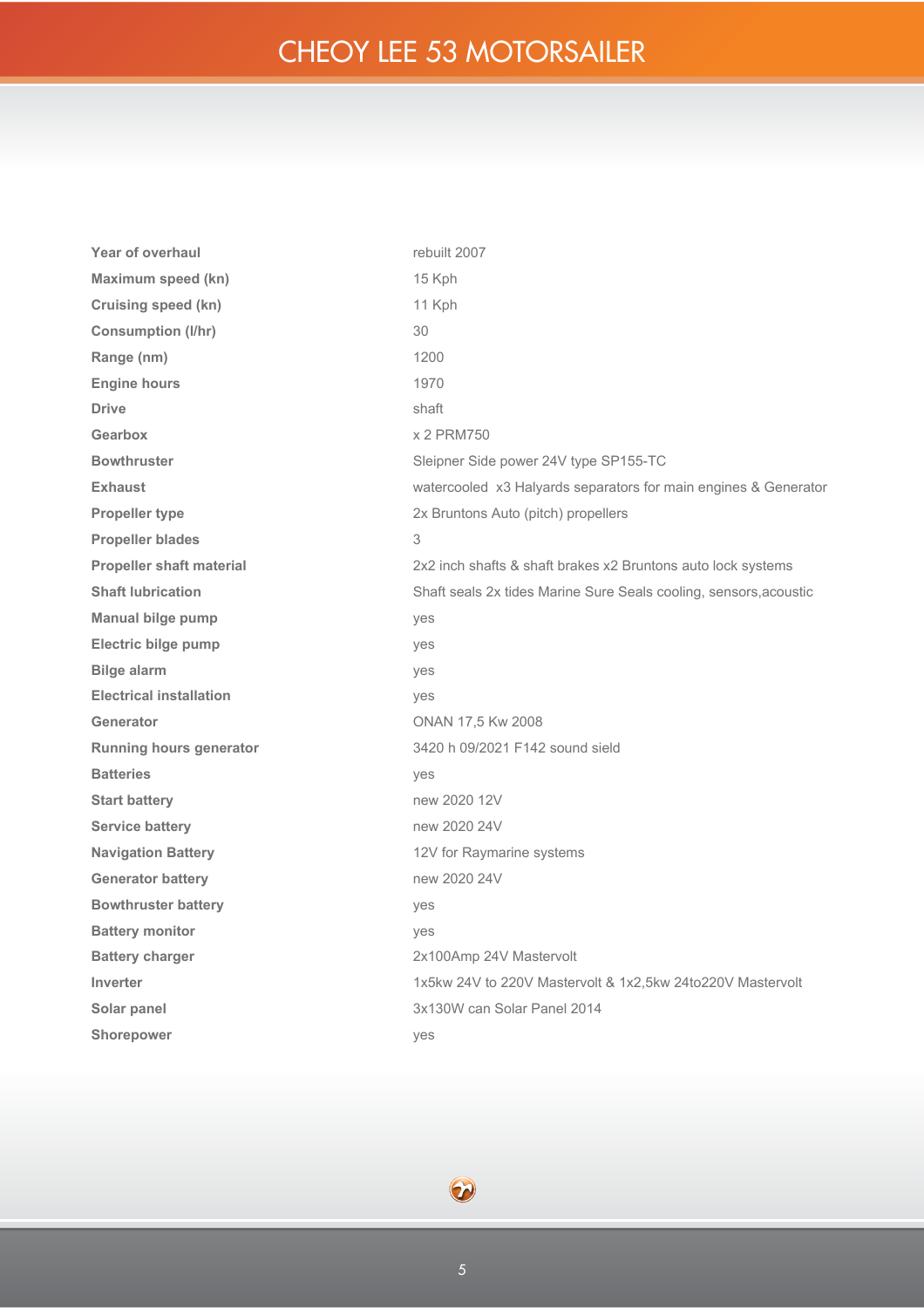| Watermaker         | SPECTRA Newport 700, 24V, 75Lt/hr                              |
|--------------------|----------------------------------------------------------------|
| <b>Stabilizers</b> | VETUS Hydraulic, power take off from engines. Two large BLADES |
| Extra info         | Oil change system Reverso auto oil change system for eng & gen |
| Extra info         | MASTERVOLT: all elecrical systems                              |
| Extra info         | All batteries have separate Mastervolt chargers                |

### **NAVIGATION**

| <b>Compass</b>              | yes                                              |
|-----------------------------|--------------------------------------------------|
| <b>Compass on flybridge</b> | yes                                              |
| Depth sounder               | yes                                              |
| <b>VHF</b>                  | 1X Raymarine, 1X SIMRAD                          |
| <b>Autopilot</b>            | X2 Raymarine ST8002 & ST6002                     |
| Rudder angle indicator      | Raymarine ST60 rudder, speed, depth, wind gauges |
| Radar                       | Raymarine 48 Nm                                  |
| <b>GPS</b>                  | x3 Raymarine E80                                 |
| <b>Plotter/GPS</b>          | yes                                              |
| <b>Navtex</b>               | Digital x1                                       |
| Camera                      | CCTV X3 Raymarine (2 on spreaders 1 eng room)    |
| Extra info                  | <b>ICOM ssb Radio, GMDDS</b>                     |
| Extra info                  | 1X SAT C                                         |

### **EQUIPMENT**

| <b>Fixed windscreen</b> | yes |
|-------------------------|-----|
| <b>Fixed hardtop</b>    | yes |
| Sun awning              | yes |
| <b>Cockpit cushions</b> | yes |
| <b>Cockpit table</b>    | yes |
| <b>Cockpit chairs</b>   | yes |
| <b>Bathing platform</b> | ves |

 $\odot$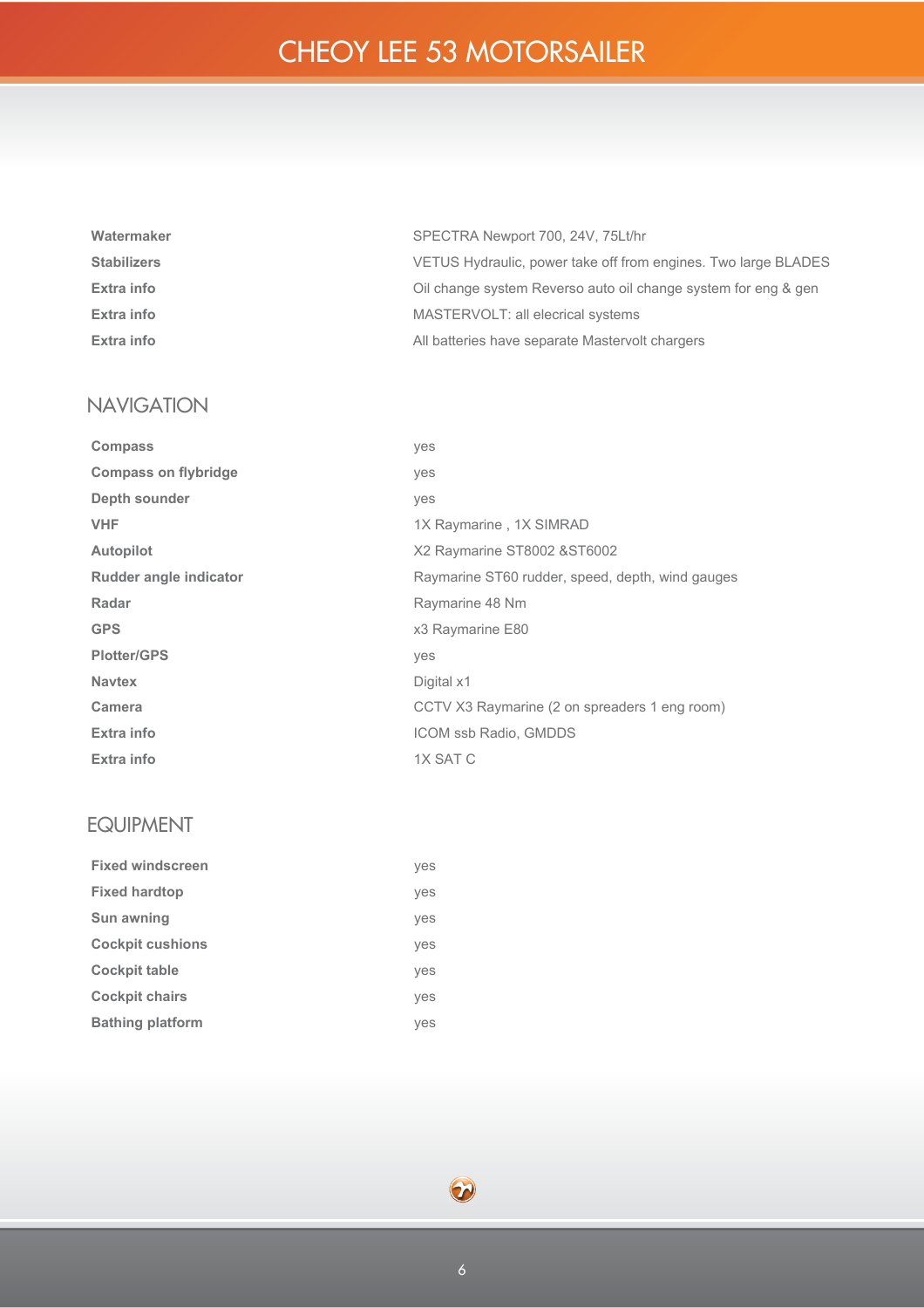| <b>Boarding ladder</b>             | stainless steel                                                  |
|------------------------------------|------------------------------------------------------------------|
| <b>Transom door</b>                | yes                                                              |
| <b>Bow ladder</b>                  | yes                                                              |
| Gangway                            | yes                                                              |
| Anchor                             | Bruce 50Kg                                                       |
| Anchor chain                       | 125 mtr stainless steel 13mm 316L DIN766/mtr                     |
| <b>Windlass</b>                    | Muir Thor 4200 electr. auto anchor system in Pilot house & flybr |
| <b>Dinghy</b>                      | yes                                                              |
| Outboard                           | yes                                                              |
| <b>Outboard support</b>            | yes                                                              |
| Sea railing                        | Teak rub railing                                                 |
| Life raft                          | zodiac Ocean                                                     |
| Life raft (pers)                   | 8                                                                |
| Lifejackets                        | yes                                                              |
| <b>Danbuoy</b>                     | Auto inflatable MOB recovery system                              |
| <b>Safety lines on deck</b>        | Removable on both deck sides                                     |
| <b>Fenders</b>                     | yes                                                              |
| <b>Mooring lines</b>               | yes                                                              |
| Alarm system                       | yes                                                              |
| TV                                 | x 2 flat screen 2020 42'&24"                                     |
| <b>Satellite</b>                   | yes                                                              |
| Radio                              | yes                                                              |
| <b>DVD</b> player                  | yes                                                              |
| <b>Surround Sound System</b>       | yes                                                              |
| <b>Cockpit speakers</b>            | yes                                                              |
| <b>Clock - barometer</b>           | yes                                                              |
| <b>Fire extinguisher</b>           | in all cabins and eng room                                       |
| <b>Extinguisher in engine room</b> | ves                                                              |

### **RIGGING**

**Rigging yes**

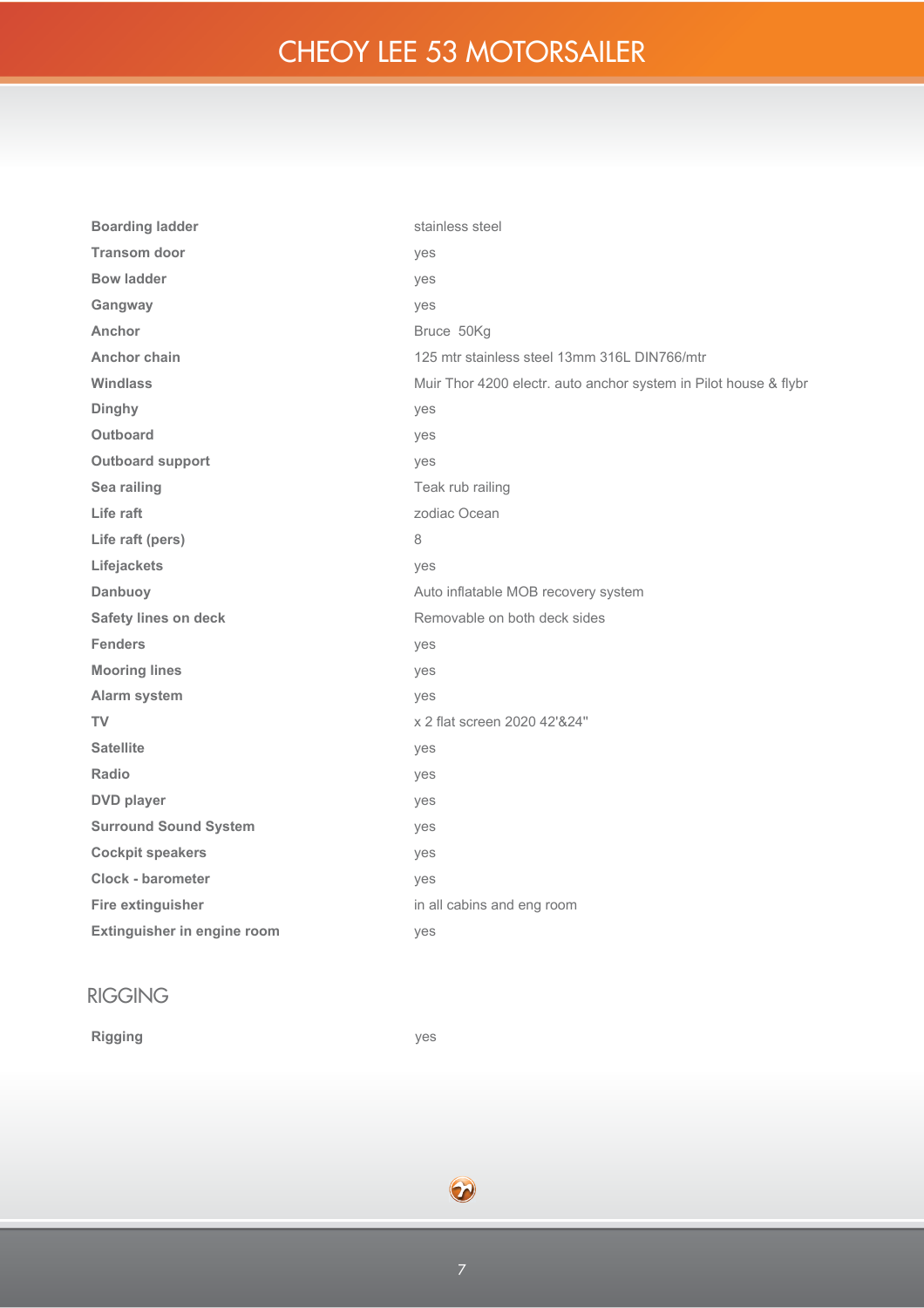**Brand mast 17m Material mast aluminium Boomvang HALMATRO hydraulic Halyard winches HARKEN Electrical Multifunctional winches HARKEN Electrical**

**Mainsail Bamar furling elecrical syst. controls from pilot H, decks,flybr Genoa Bamar furling elecrical syst. controls from pilot H, decks,flybr**

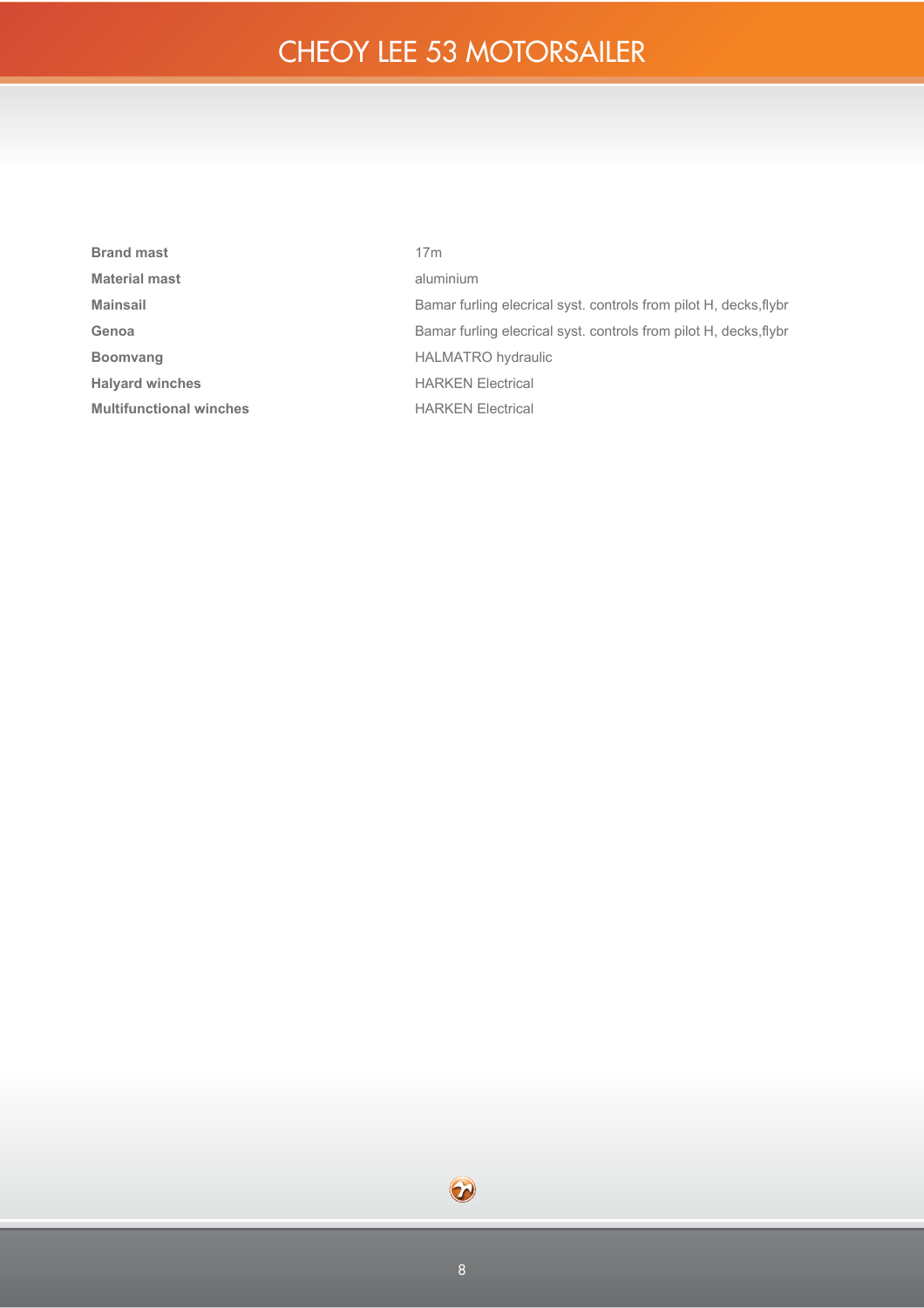# $8 + (2 < 7)(1 - 027256\$



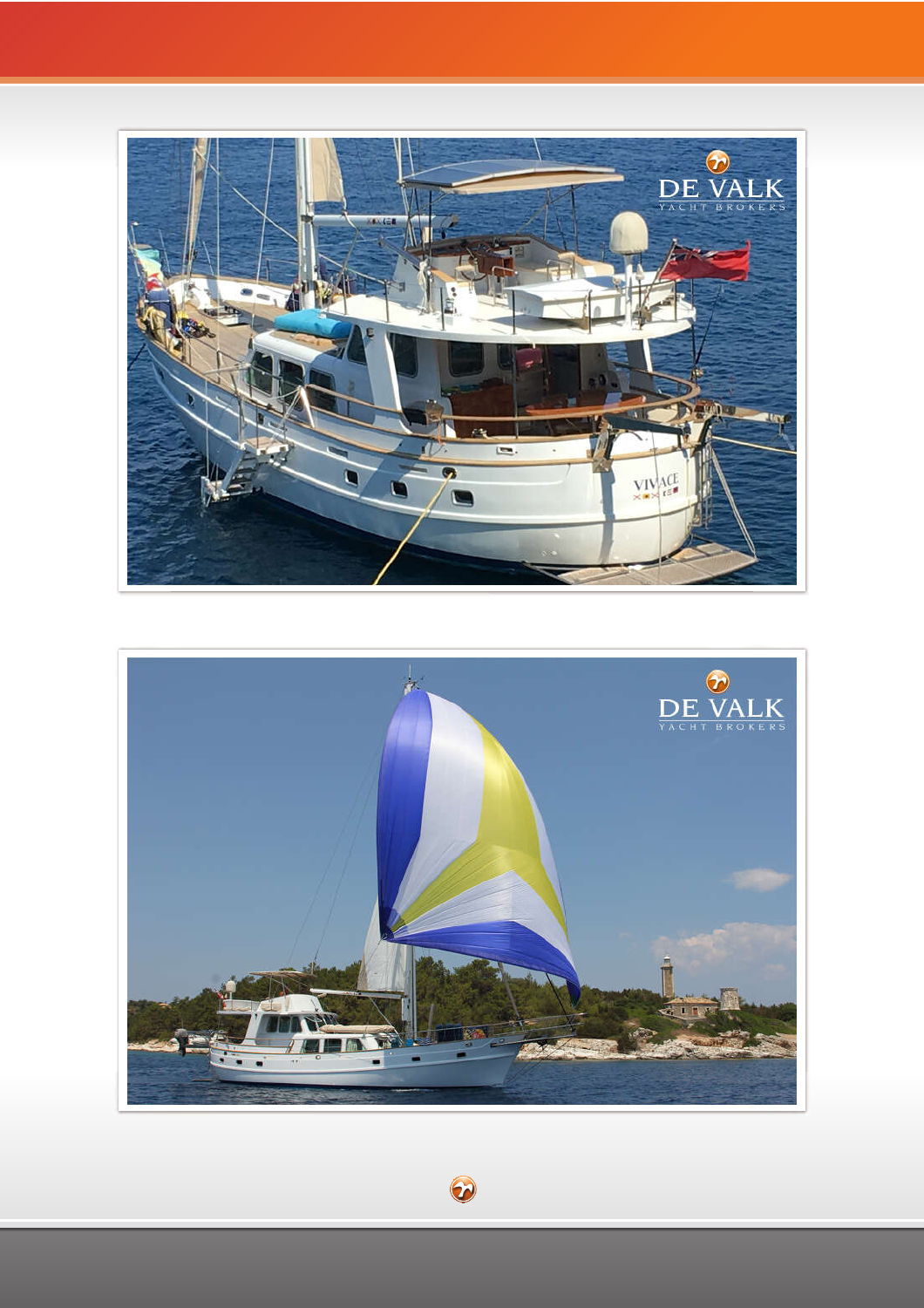| ---- |  |
|------|--|
|      |  |
|      |  |
|      |  |
|      |  |
|      |  |
|      |  |
|      |  |
|      |  |
|      |  |
|      |  |
|      |  |
|      |  |
|      |  |
|      |  |
|      |  |
|      |  |
|      |  |
|      |  |
|      |  |
|      |  |
|      |  |
|      |  |
|      |  |
|      |  |
|      |  |
|      |  |
|      |  |
|      |  |
|      |  |
|      |  |
|      |  |
|      |  |
|      |  |
|      |  |
|      |  |
|      |  |
|      |  |
|      |  |
|      |  |
|      |  |
|      |  |
|      |  |
|      |  |
|      |  |
|      |  |
|      |  |
|      |  |
|      |  |
|      |  |
|      |  |
|      |  |
|      |  |
|      |  |
|      |  |
|      |  |
|      |  |
|      |  |
|      |  |

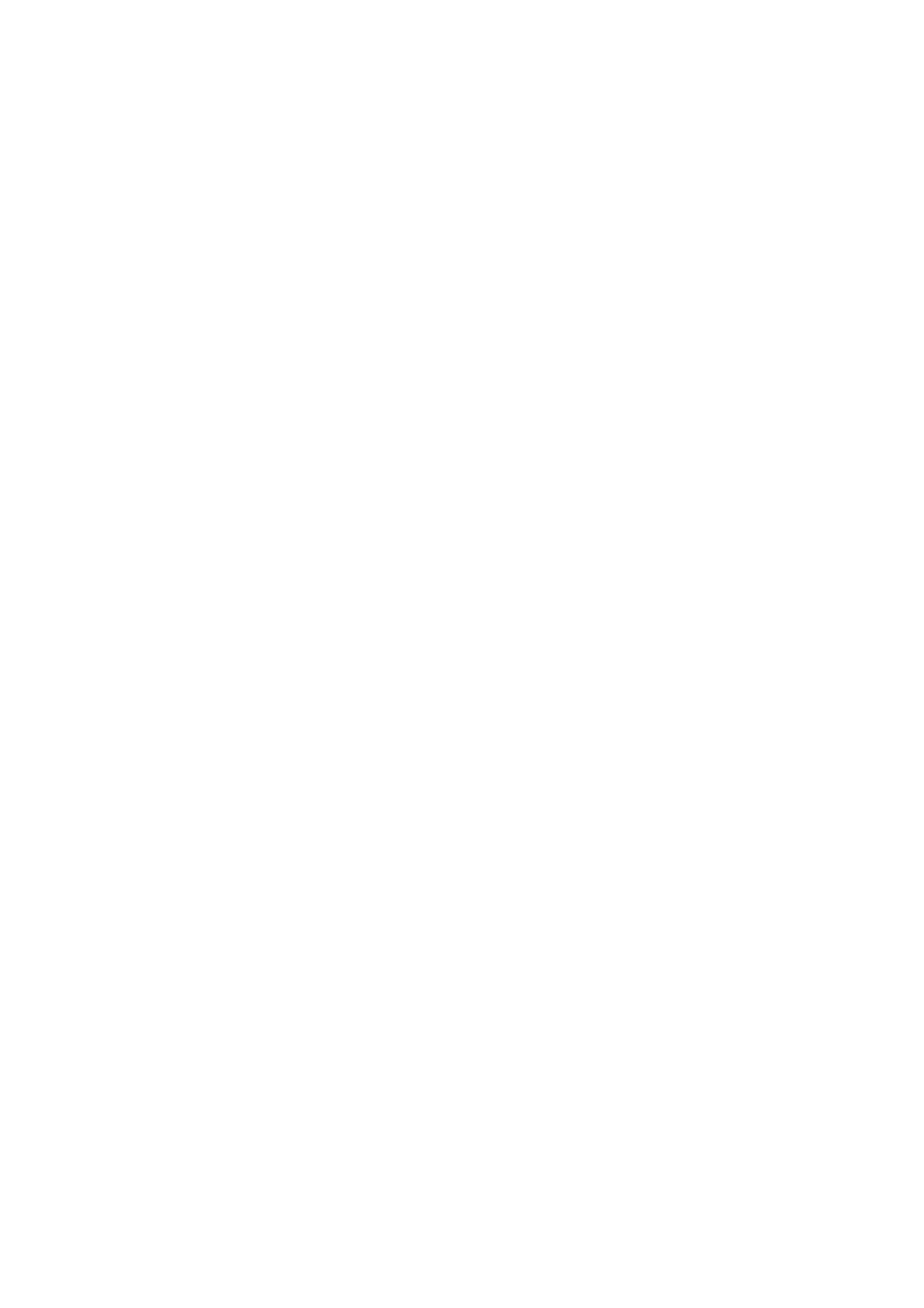| ---- |  |
|------|--|
|      |  |
|      |  |
|      |  |
|      |  |
|      |  |
|      |  |
|      |  |
|      |  |
|      |  |
|      |  |
|      |  |
|      |  |
|      |  |
|      |  |
|      |  |
|      |  |
|      |  |
|      |  |
|      |  |
|      |  |
|      |  |
|      |  |
|      |  |
|      |  |
|      |  |
|      |  |
|      |  |
|      |  |
|      |  |
|      |  |
|      |  |
|      |  |
|      |  |
|      |  |
|      |  |
|      |  |
|      |  |
|      |  |
|      |  |
|      |  |
|      |  |
|      |  |
|      |  |
|      |  |
|      |  |
|      |  |
|      |  |
|      |  |
|      |  |
|      |  |
|      |  |
|      |  |
|      |  |
|      |  |
|      |  |
|      |  |
|      |  |
|      |  |

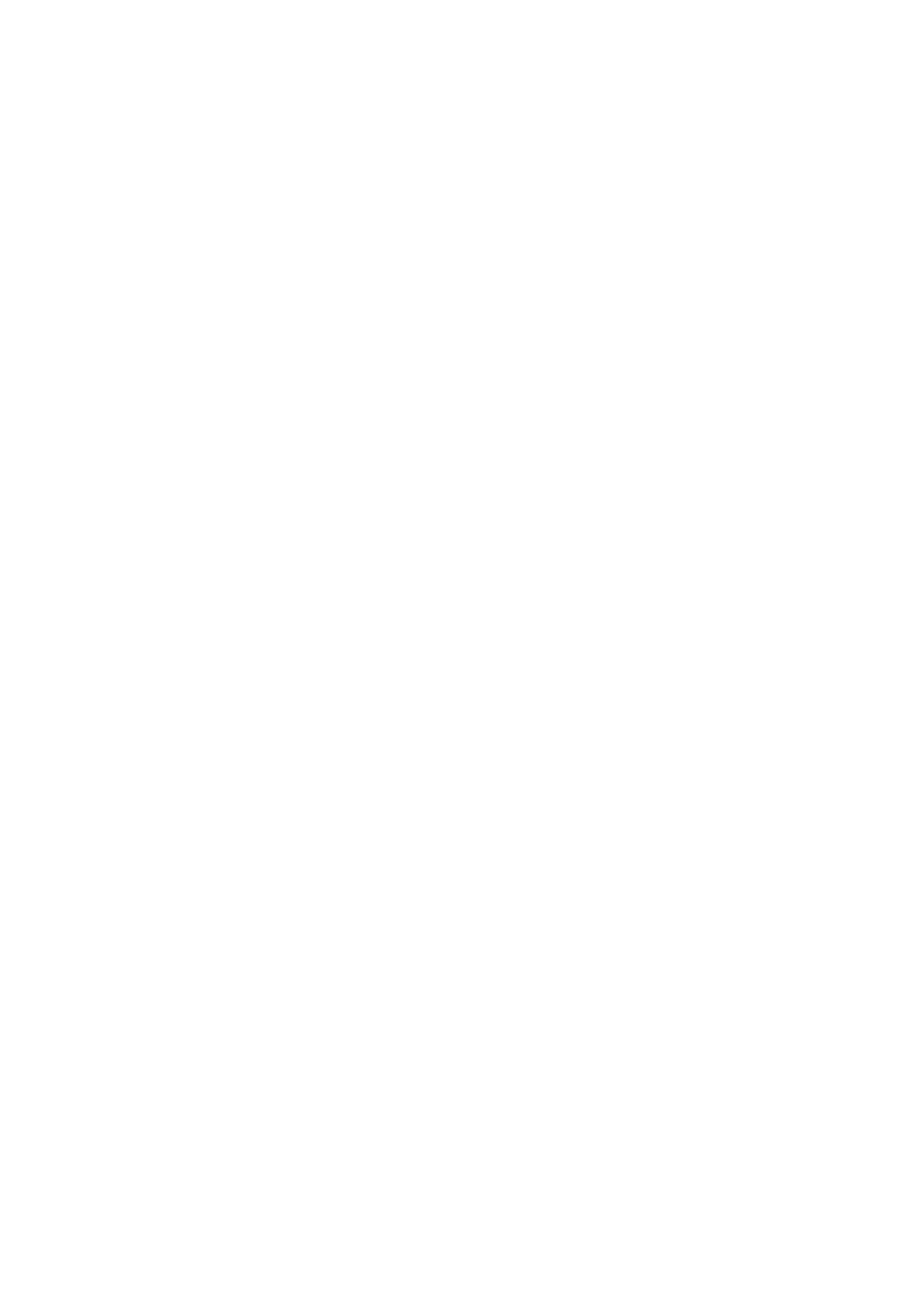| ---- |  |
|------|--|
|      |  |
|      |  |
|      |  |
|      |  |
|      |  |
|      |  |
|      |  |
|      |  |
|      |  |
|      |  |
|      |  |
|      |  |
|      |  |
|      |  |
|      |  |
|      |  |
|      |  |
|      |  |
|      |  |
|      |  |
|      |  |
|      |  |
|      |  |
|      |  |
|      |  |
|      |  |
|      |  |
|      |  |
|      |  |
|      |  |
|      |  |
|      |  |
|      |  |
|      |  |
|      |  |
|      |  |
|      |  |
|      |  |
|      |  |
|      |  |
|      |  |
|      |  |
|      |  |
|      |  |
|      |  |
|      |  |
|      |  |
|      |  |
|      |  |
|      |  |
|      |  |
|      |  |
|      |  |
|      |  |
|      |  |
|      |  |
|      |  |
|      |  |

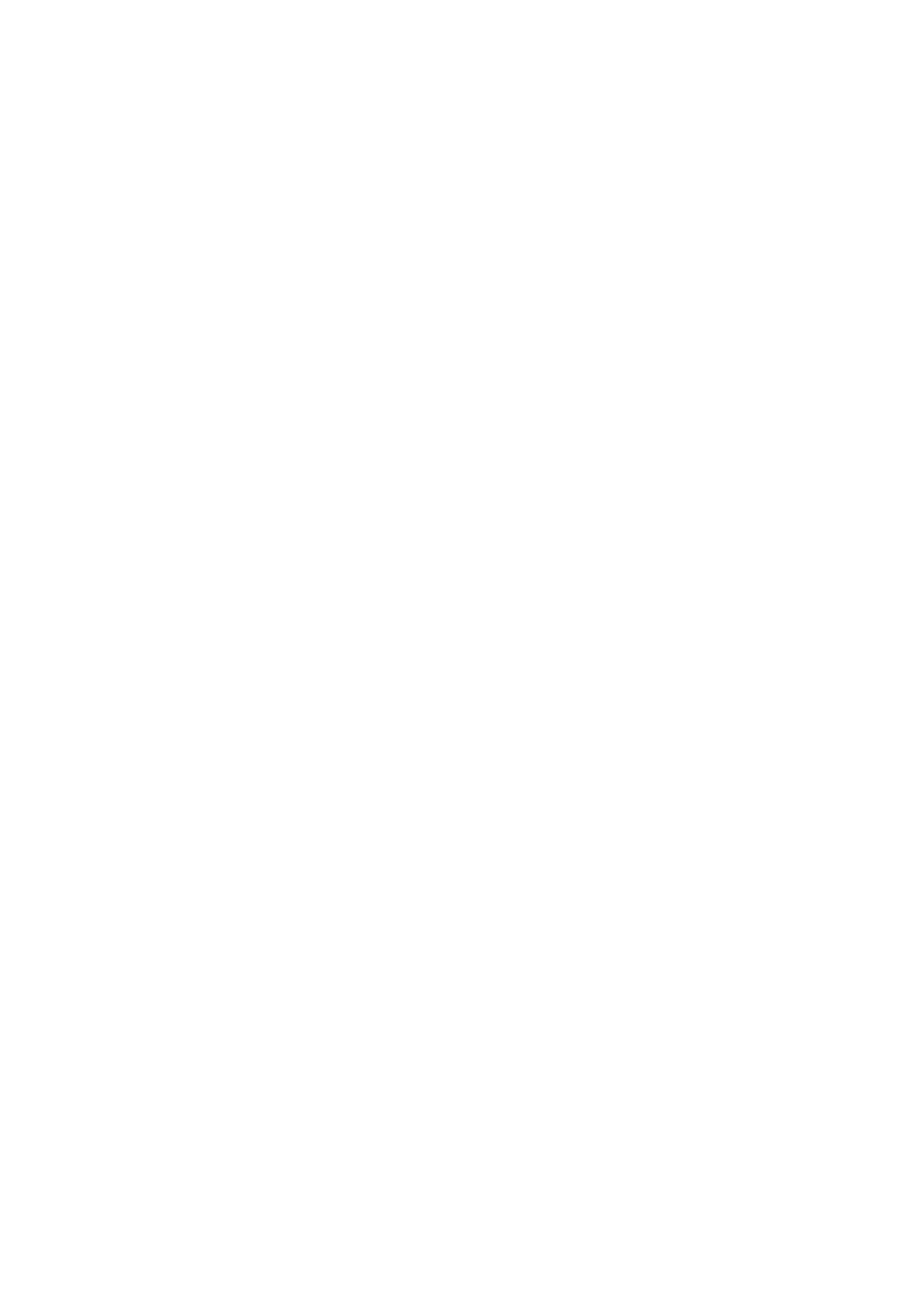| ---- |  |
|------|--|
|      |  |
|      |  |
|      |  |
|      |  |
|      |  |
|      |  |
|      |  |
|      |  |
|      |  |
|      |  |
|      |  |
|      |  |
|      |  |
|      |  |
|      |  |
|      |  |
|      |  |
|      |  |
|      |  |
|      |  |
|      |  |
|      |  |
|      |  |
|      |  |
|      |  |
|      |  |
|      |  |
|      |  |
|      |  |
|      |  |
|      |  |
|      |  |
|      |  |
|      |  |
|      |  |
|      |  |
|      |  |
|      |  |
|      |  |
|      |  |
|      |  |
|      |  |
|      |  |
|      |  |
|      |  |
|      |  |
|      |  |
|      |  |
|      |  |
|      |  |
|      |  |
|      |  |
|      |  |
|      |  |
|      |  |
|      |  |
|      |  |
|      |  |

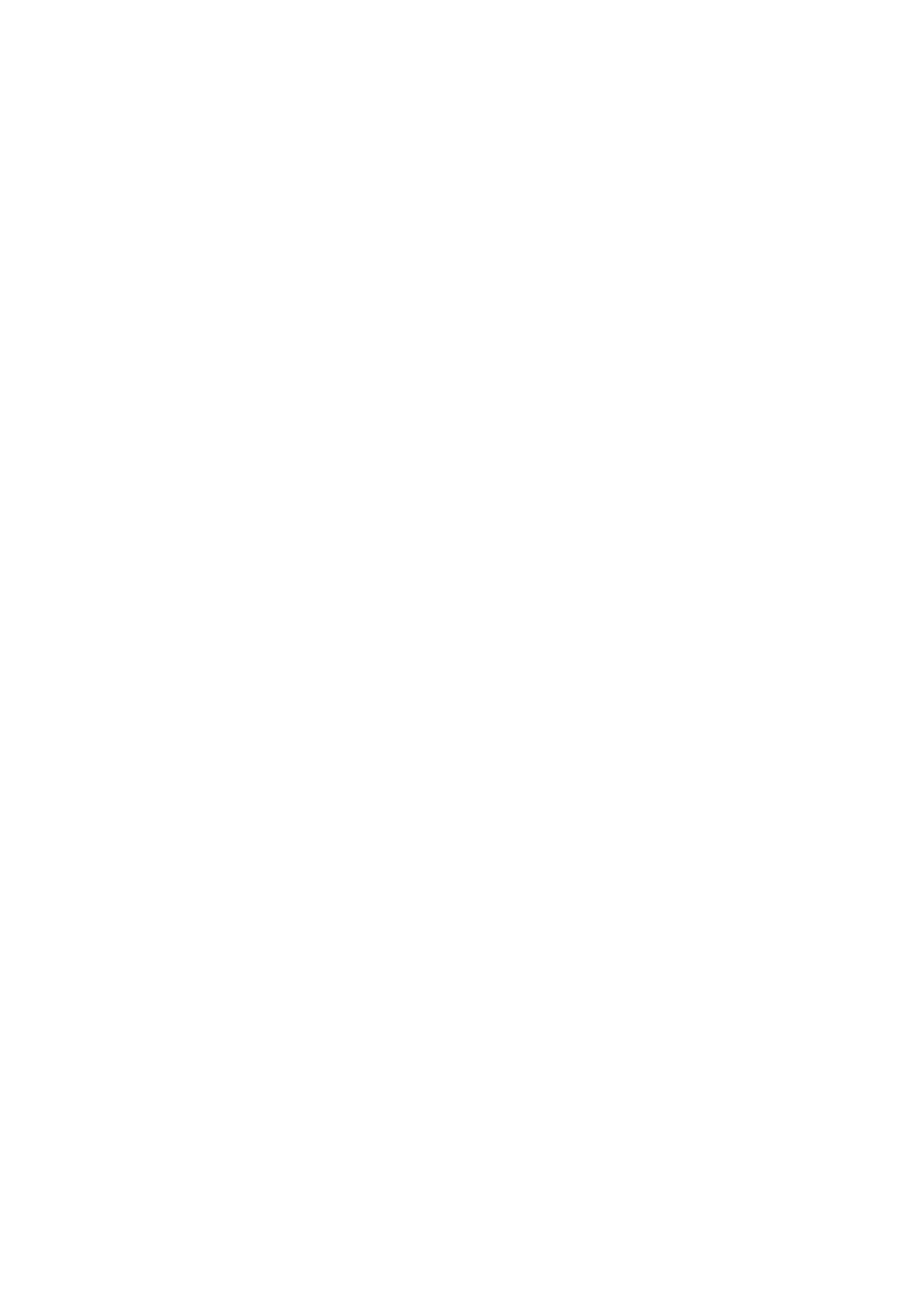| ---- |  |
|------|--|
|      |  |
|      |  |
|      |  |
|      |  |
|      |  |
|      |  |
|      |  |
|      |  |
|      |  |
|      |  |
|      |  |
|      |  |
|      |  |
|      |  |
|      |  |
|      |  |
|      |  |
|      |  |
|      |  |
|      |  |
|      |  |
|      |  |
|      |  |
|      |  |
|      |  |
|      |  |
|      |  |
|      |  |
|      |  |
|      |  |
|      |  |
|      |  |
|      |  |
|      |  |
|      |  |
|      |  |
|      |  |
|      |  |
|      |  |
|      |  |
|      |  |
|      |  |
|      |  |
|      |  |
|      |  |
|      |  |
|      |  |
|      |  |
|      |  |
|      |  |
|      |  |
|      |  |
|      |  |
|      |  |
|      |  |
|      |  |
|      |  |
|      |  |

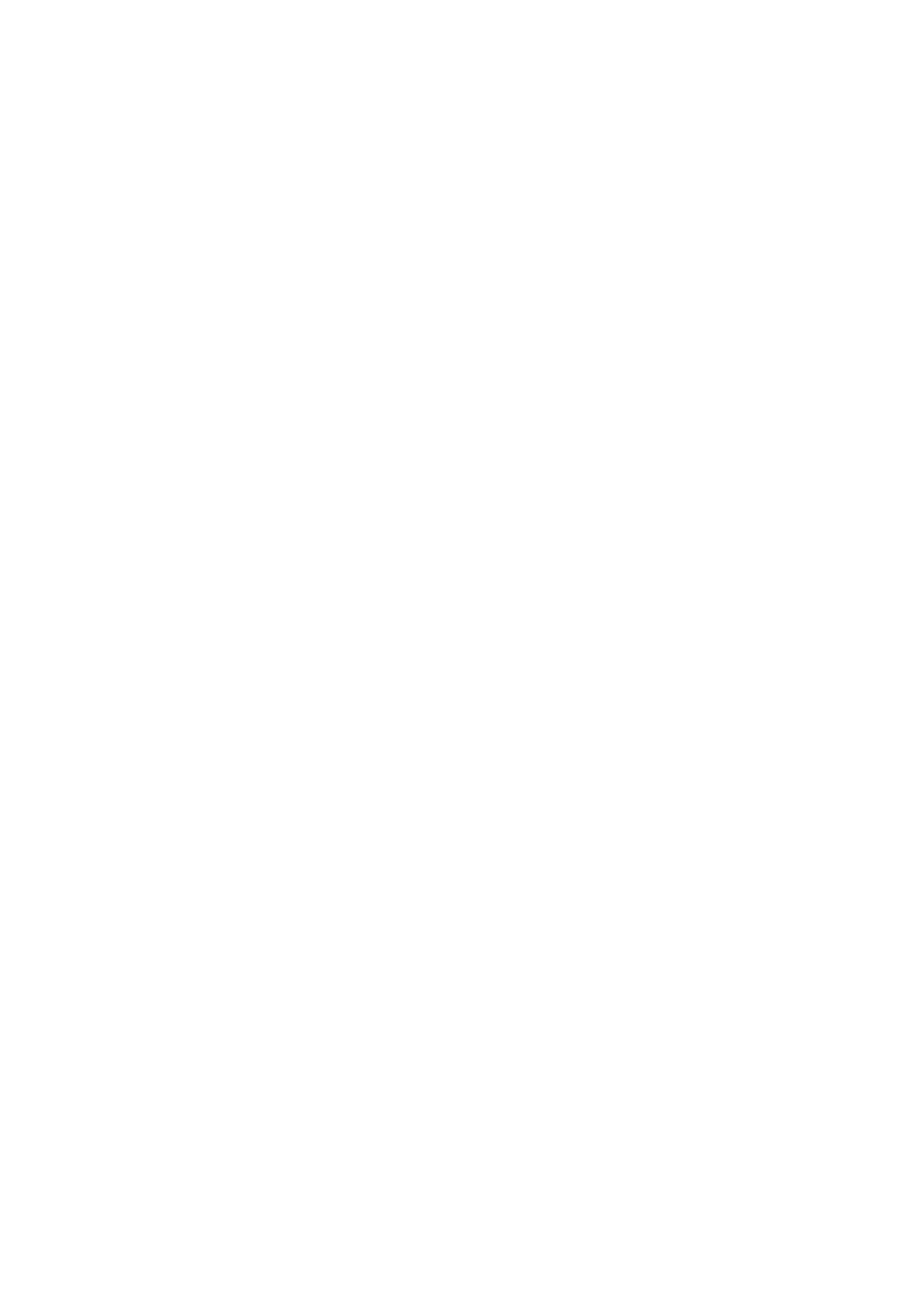| ---- |  |
|------|--|
|      |  |
|      |  |
|      |  |
|      |  |
|      |  |
|      |  |
|      |  |
|      |  |
|      |  |
|      |  |
|      |  |
|      |  |
|      |  |
|      |  |
|      |  |
|      |  |
|      |  |
|      |  |
|      |  |
|      |  |
|      |  |
|      |  |
|      |  |
|      |  |
|      |  |
|      |  |
|      |  |
|      |  |
|      |  |
|      |  |
|      |  |
|      |  |
|      |  |
|      |  |
|      |  |
|      |  |
|      |  |
|      |  |
|      |  |
|      |  |
|      |  |
|      |  |
|      |  |
|      |  |
|      |  |
|      |  |
|      |  |
|      |  |
|      |  |
|      |  |
|      |  |
|      |  |
|      |  |
|      |  |
|      |  |
|      |  |
|      |  |
|      |  |

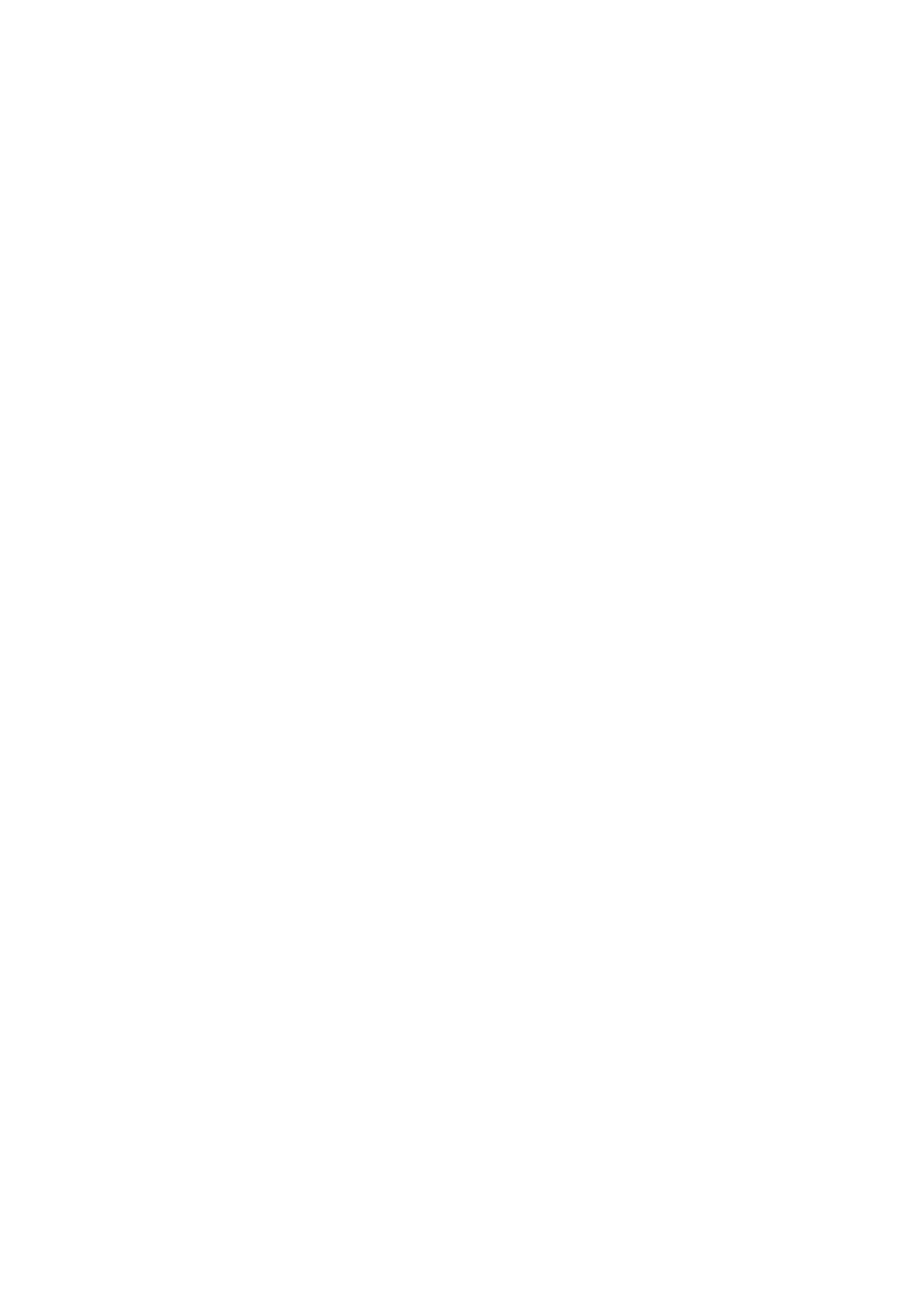| ---- |  |
|------|--|
|      |  |
|      |  |
|      |  |
|      |  |
|      |  |
|      |  |
|      |  |
|      |  |
|      |  |
|      |  |
|      |  |
|      |  |
|      |  |
|      |  |
|      |  |
|      |  |
|      |  |
|      |  |
|      |  |
|      |  |
|      |  |
|      |  |
|      |  |
|      |  |
|      |  |
|      |  |
|      |  |
|      |  |
|      |  |
|      |  |
|      |  |
|      |  |
|      |  |
|      |  |
|      |  |
|      |  |
|      |  |
|      |  |
|      |  |
|      |  |
|      |  |
|      |  |
|      |  |
|      |  |
|      |  |
|      |  |
|      |  |
|      |  |
|      |  |
|      |  |
|      |  |
|      |  |
|      |  |
|      |  |
|      |  |
|      |  |
|      |  |
|      |  |

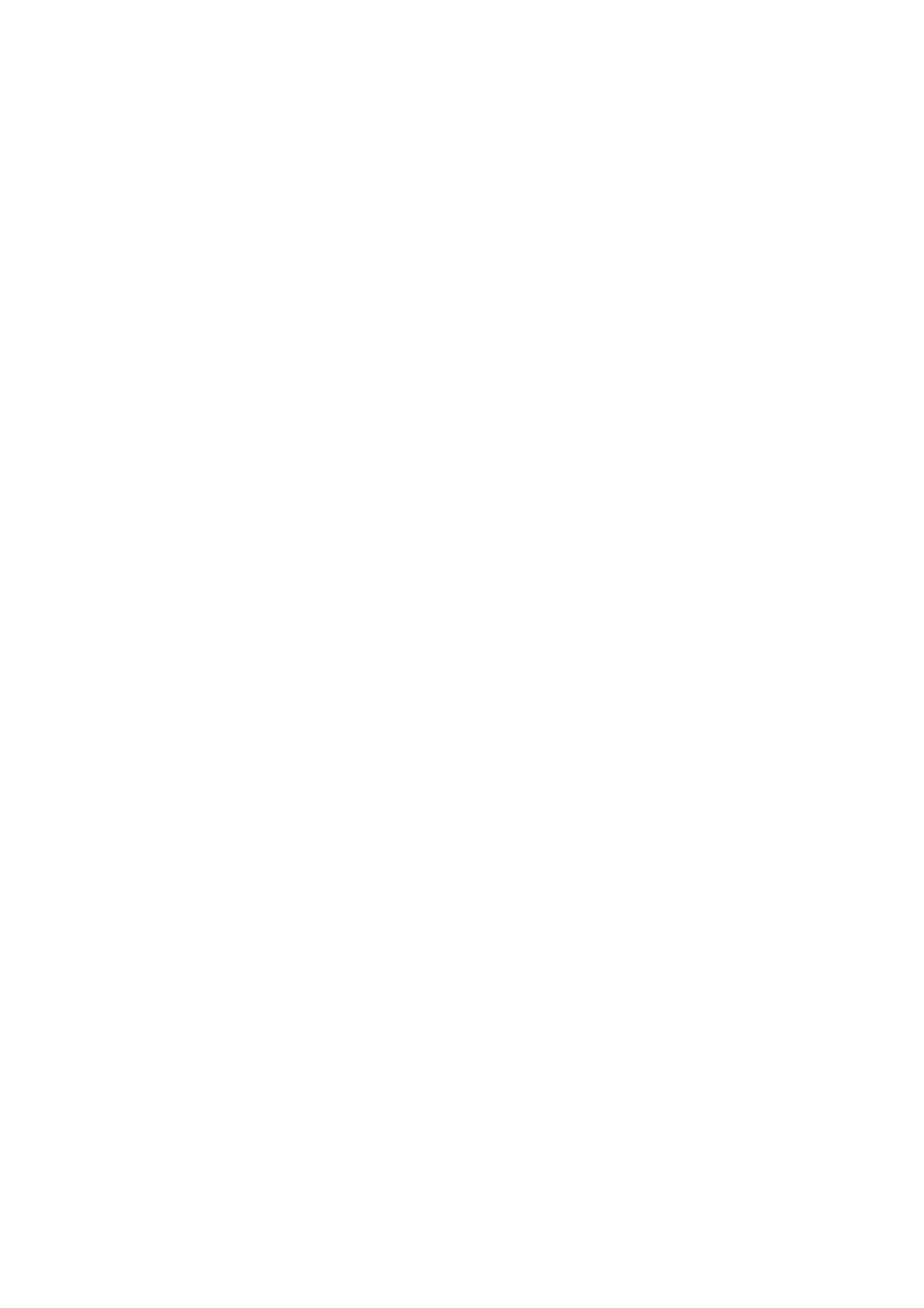| ---- |  |
|------|--|
|      |  |
|      |  |
|      |  |
|      |  |
|      |  |
|      |  |
|      |  |
|      |  |
|      |  |
|      |  |
|      |  |
|      |  |
|      |  |
|      |  |
|      |  |
|      |  |
|      |  |
|      |  |
|      |  |
|      |  |
|      |  |
|      |  |
|      |  |
|      |  |
|      |  |
|      |  |
|      |  |
|      |  |
|      |  |
|      |  |
|      |  |
|      |  |
|      |  |
|      |  |
|      |  |
|      |  |
|      |  |
|      |  |
|      |  |
|      |  |
|      |  |
|      |  |
|      |  |
|      |  |
|      |  |
|      |  |
|      |  |
|      |  |
|      |  |
|      |  |
|      |  |
|      |  |
|      |  |
|      |  |
|      |  |
|      |  |
|      |  |
|      |  |

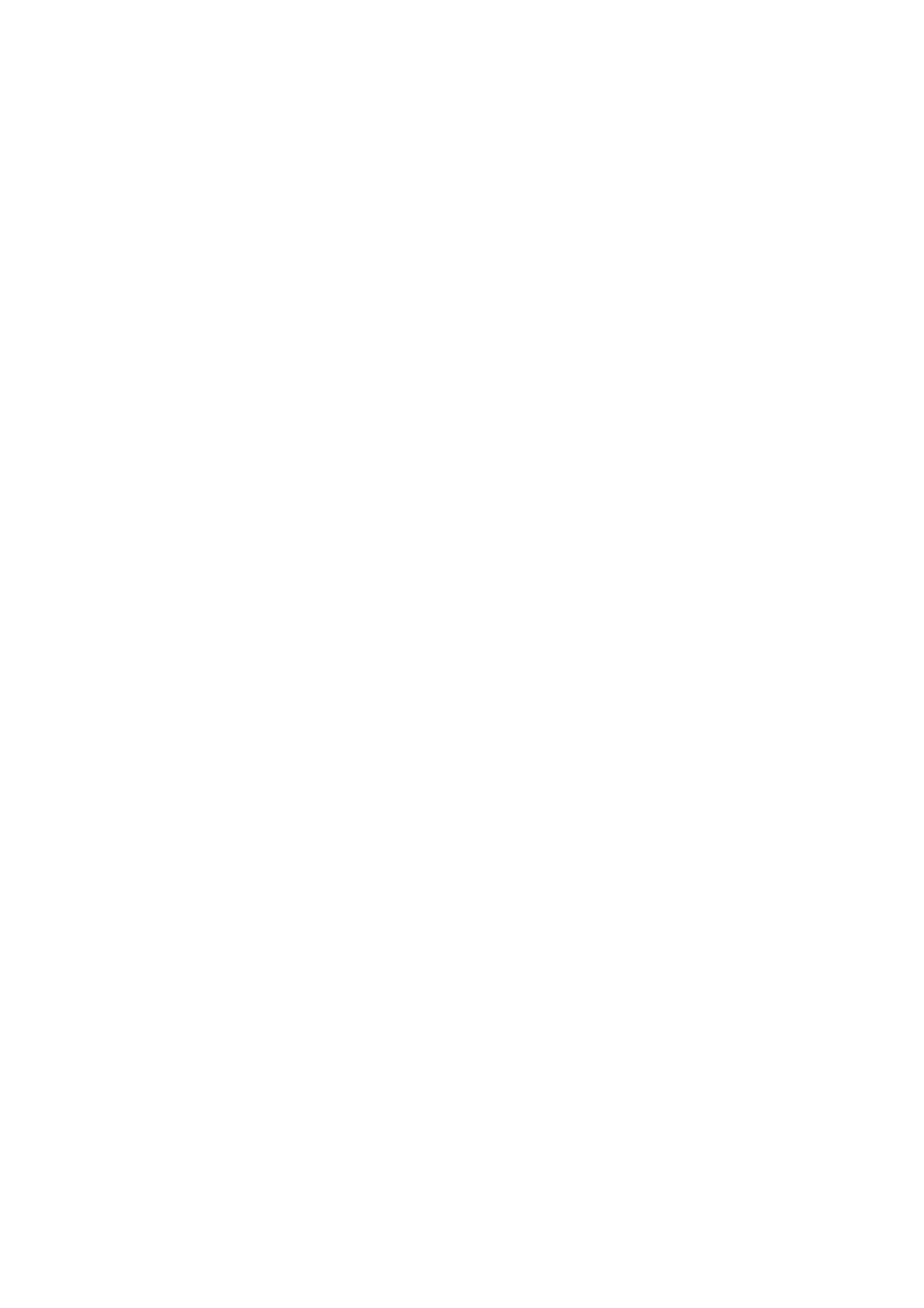| ---- |  |
|------|--|
|      |  |
|      |  |
|      |  |
|      |  |
|      |  |
|      |  |
|      |  |
|      |  |
|      |  |
|      |  |
|      |  |
|      |  |
|      |  |
|      |  |
|      |  |
|      |  |
|      |  |
|      |  |
|      |  |
|      |  |
|      |  |
|      |  |
|      |  |
|      |  |
|      |  |
|      |  |
|      |  |
|      |  |
|      |  |
|      |  |
|      |  |
|      |  |
|      |  |
|      |  |
|      |  |
|      |  |
|      |  |
|      |  |
|      |  |
|      |  |
|      |  |
|      |  |
|      |  |
|      |  |
|      |  |
|      |  |
|      |  |
|      |  |
|      |  |
|      |  |
|      |  |
|      |  |
|      |  |
|      |  |
|      |  |
|      |  |
|      |  |
|      |  |

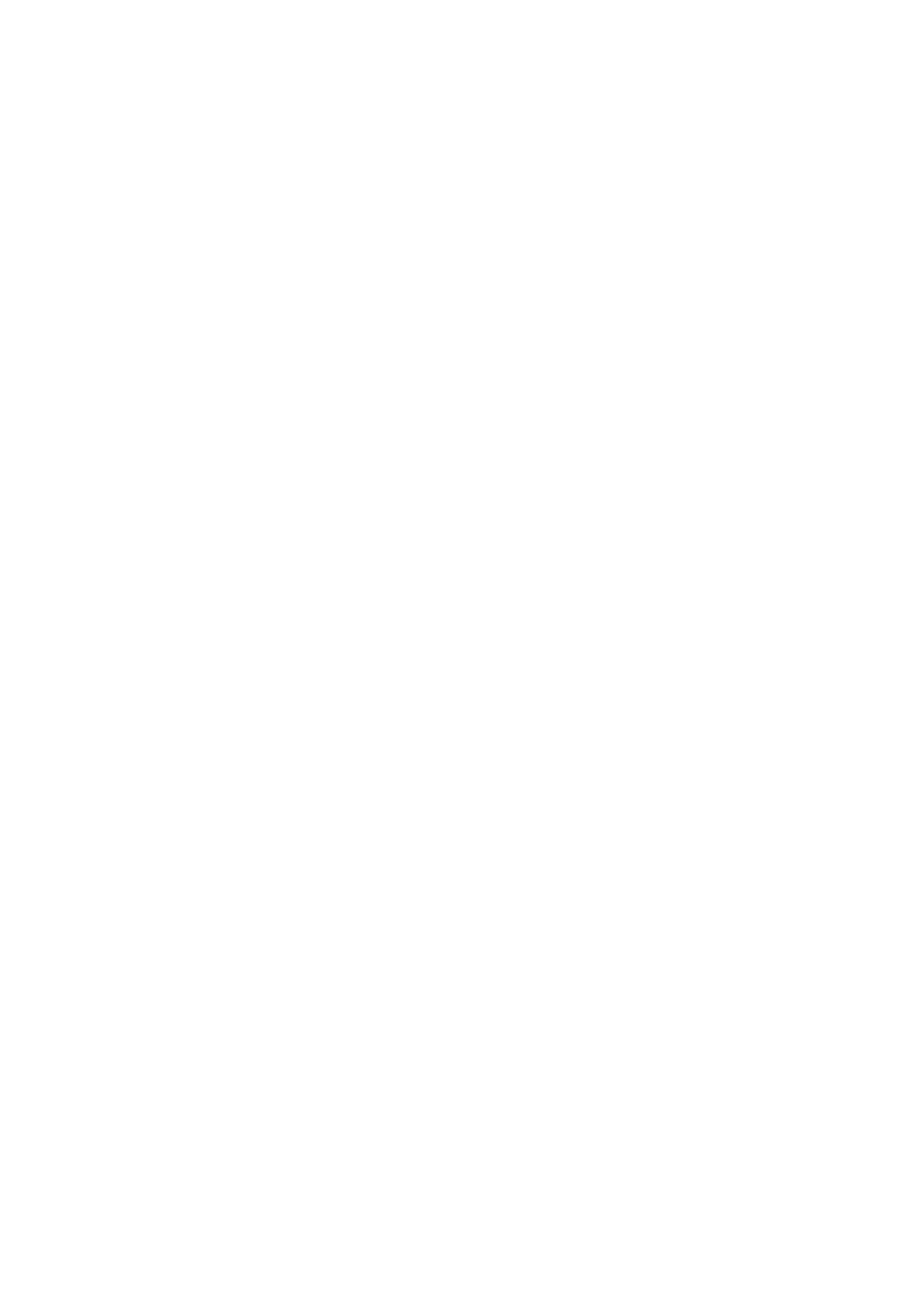| ---- |  |
|------|--|
|      |  |
|      |  |
|      |  |
|      |  |
|      |  |
|      |  |
|      |  |
|      |  |
|      |  |
|      |  |
|      |  |
|      |  |
|      |  |
|      |  |
|      |  |
|      |  |
|      |  |
|      |  |
|      |  |
|      |  |
|      |  |
|      |  |
|      |  |
|      |  |
|      |  |
|      |  |
|      |  |
|      |  |
|      |  |
|      |  |
|      |  |
|      |  |
|      |  |
|      |  |
|      |  |
|      |  |
|      |  |
|      |  |
|      |  |
|      |  |
|      |  |
|      |  |
|      |  |
|      |  |
|      |  |
|      |  |
|      |  |
|      |  |
|      |  |
|      |  |
|      |  |
|      |  |
|      |  |
|      |  |
|      |  |
|      |  |
|      |  |
|      |  |

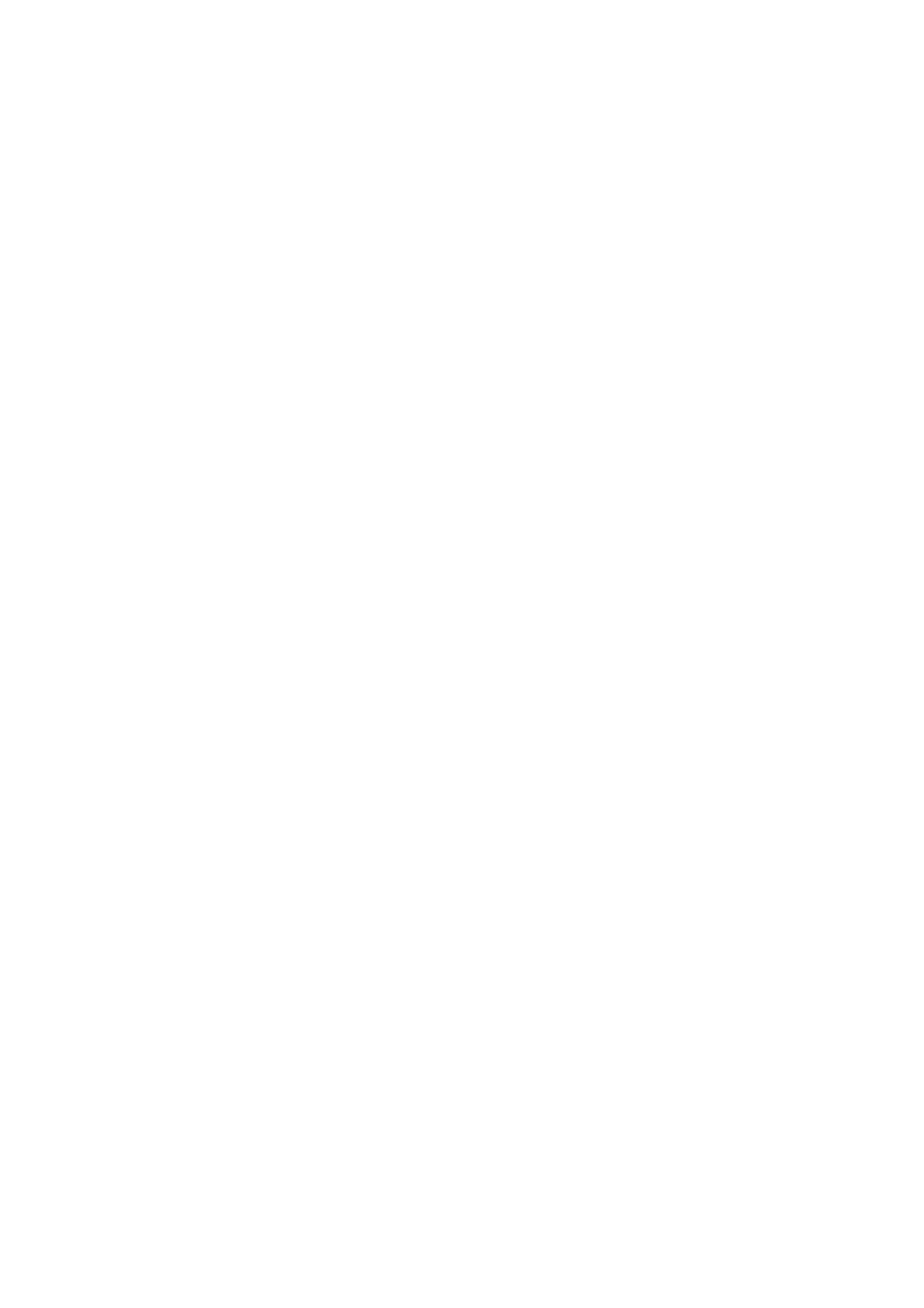| ---- |  |
|------|--|
|      |  |
|      |  |
|      |  |
|      |  |
|      |  |
|      |  |
|      |  |
|      |  |
|      |  |
|      |  |
|      |  |
|      |  |
|      |  |
|      |  |
|      |  |
|      |  |
|      |  |
|      |  |
|      |  |
|      |  |
|      |  |
|      |  |
|      |  |
|      |  |
|      |  |
|      |  |
|      |  |
|      |  |
|      |  |
|      |  |
|      |  |
|      |  |
|      |  |
|      |  |
|      |  |
|      |  |
|      |  |
|      |  |
|      |  |
|      |  |
|      |  |
|      |  |
|      |  |
|      |  |
|      |  |
|      |  |
|      |  |
|      |  |
|      |  |
|      |  |
|      |  |
|      |  |
|      |  |
|      |  |
|      |  |
|      |  |
|      |  |
|      |  |

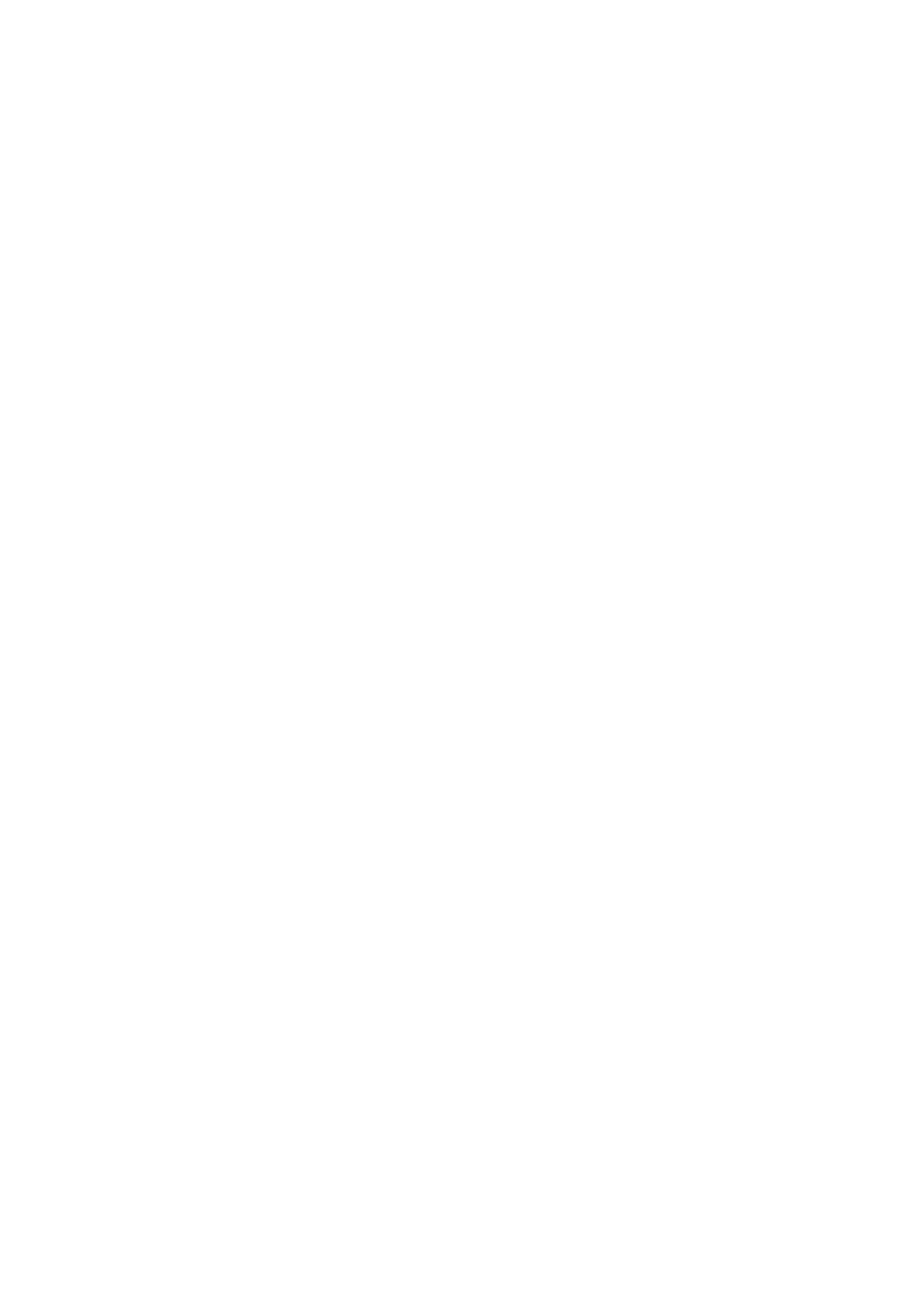| ---- |  |
|------|--|
|      |  |
|      |  |
|      |  |
|      |  |
|      |  |
|      |  |
|      |  |
|      |  |
|      |  |
|      |  |
|      |  |
|      |  |
|      |  |
|      |  |
|      |  |
|      |  |
|      |  |
|      |  |
|      |  |
|      |  |
|      |  |
|      |  |
|      |  |
|      |  |
|      |  |
|      |  |
|      |  |
|      |  |
|      |  |
|      |  |
|      |  |
|      |  |
|      |  |
|      |  |
|      |  |
|      |  |
|      |  |
|      |  |
|      |  |
|      |  |
|      |  |
|      |  |
|      |  |
|      |  |
|      |  |
|      |  |
|      |  |
|      |  |
|      |  |
|      |  |
|      |  |
|      |  |
|      |  |
|      |  |
|      |  |
|      |  |
|      |  |
|      |  |

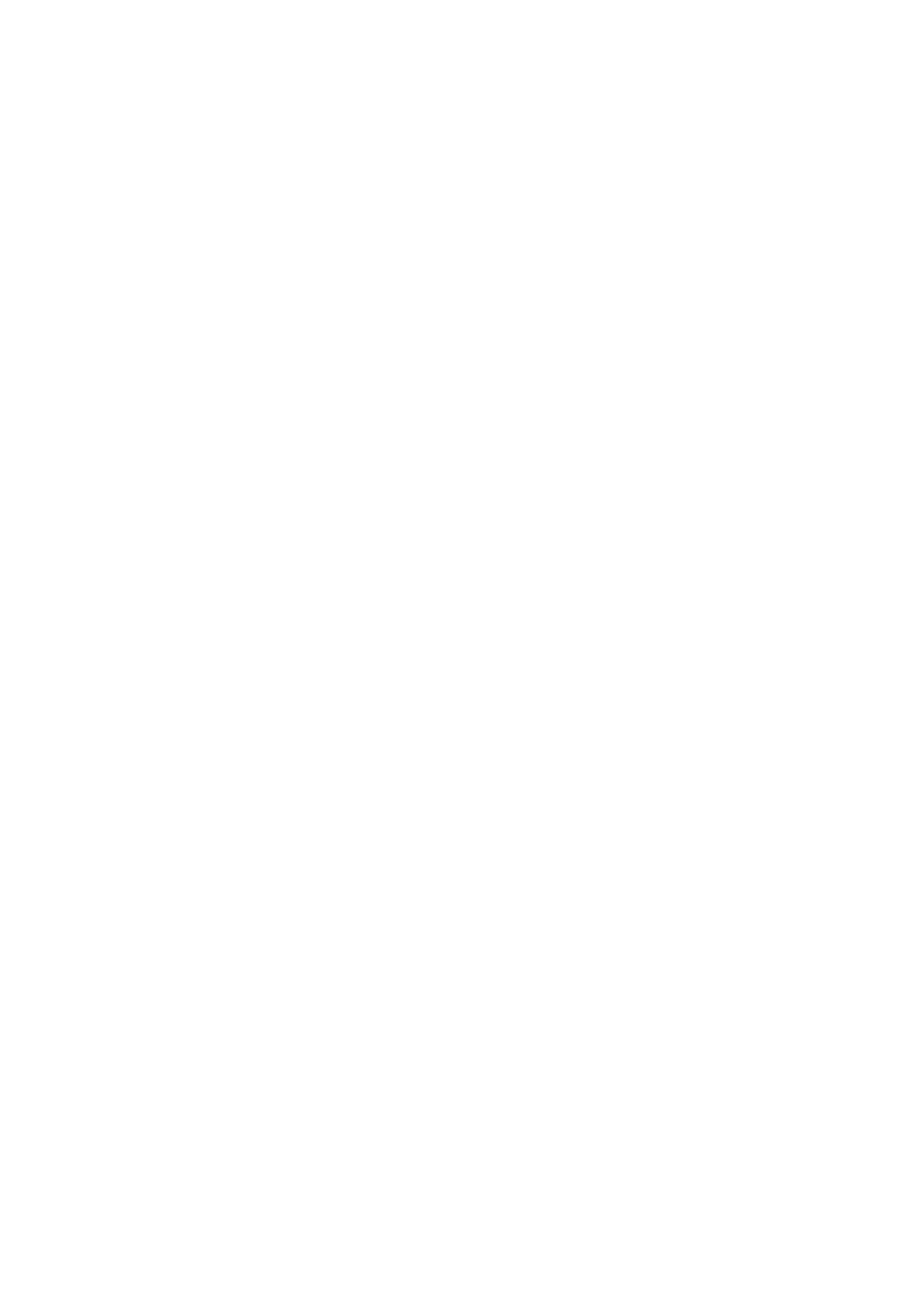| ---- |  |
|------|--|
|      |  |
|      |  |
|      |  |
|      |  |
|      |  |
|      |  |
|      |  |
|      |  |
|      |  |
|      |  |
|      |  |
|      |  |
|      |  |
|      |  |
|      |  |
|      |  |
|      |  |
|      |  |
|      |  |
|      |  |
|      |  |
|      |  |
|      |  |
|      |  |
|      |  |
|      |  |
|      |  |
|      |  |
|      |  |
|      |  |
|      |  |
|      |  |
|      |  |
|      |  |
|      |  |
|      |  |
|      |  |
|      |  |
|      |  |
|      |  |
|      |  |
|      |  |
|      |  |
|      |  |
|      |  |
|      |  |
|      |  |
|      |  |
|      |  |
|      |  |
|      |  |
|      |  |
|      |  |
|      |  |
|      |  |
|      |  |
|      |  |
|      |  |

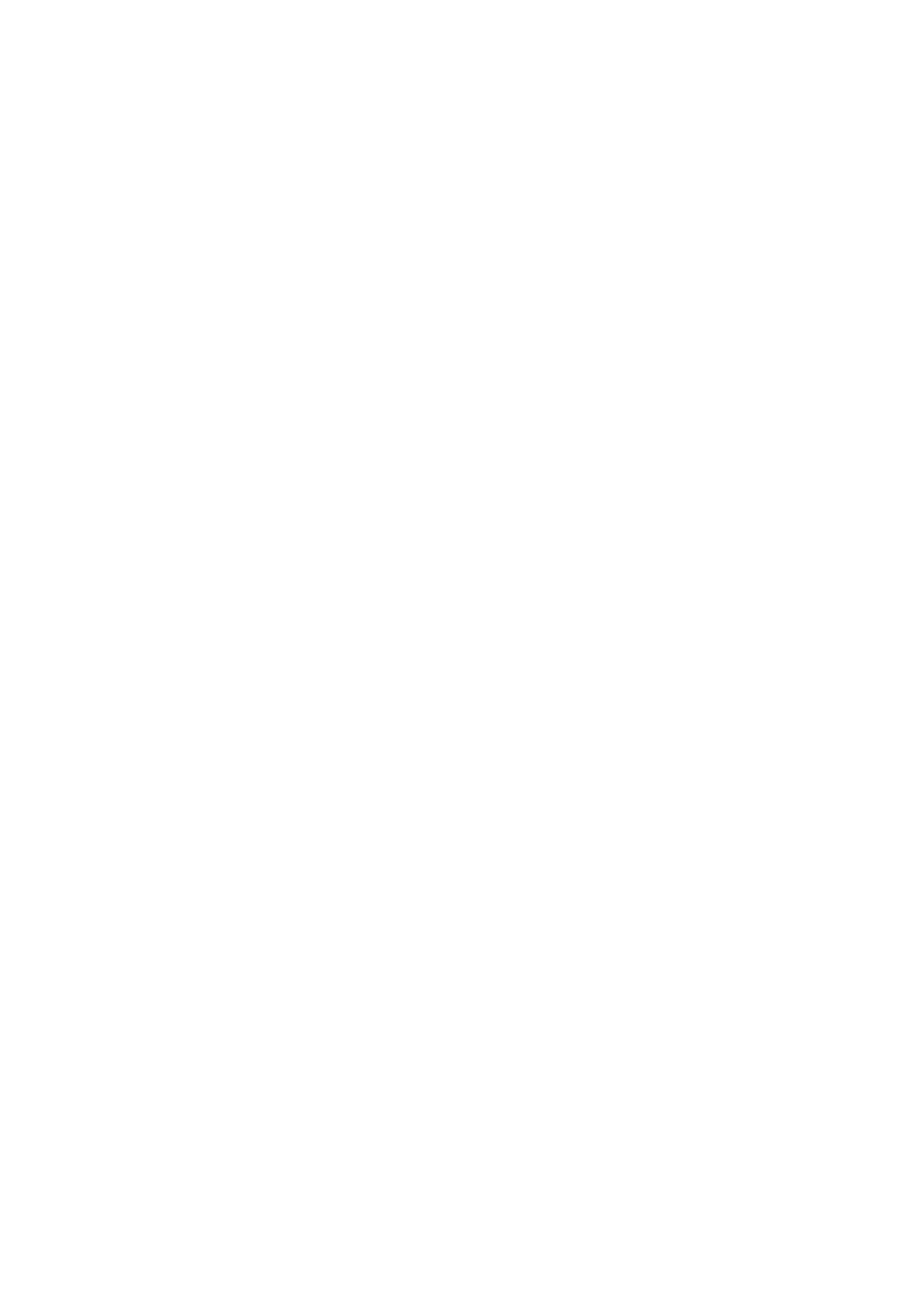| ---- |  |
|------|--|
|      |  |
|      |  |
|      |  |
|      |  |
|      |  |
|      |  |
|      |  |
|      |  |
|      |  |
|      |  |
|      |  |
|      |  |
|      |  |
|      |  |
|      |  |
|      |  |
|      |  |
|      |  |
|      |  |
|      |  |
|      |  |
|      |  |
|      |  |
|      |  |
|      |  |
|      |  |
|      |  |
|      |  |
|      |  |
|      |  |
|      |  |
|      |  |
|      |  |
|      |  |
|      |  |
|      |  |
|      |  |
|      |  |
|      |  |
|      |  |
|      |  |
|      |  |
|      |  |
|      |  |
|      |  |
|      |  |
|      |  |
|      |  |
|      |  |
|      |  |
|      |  |
|      |  |
|      |  |
|      |  |
|      |  |
|      |  |
|      |  |
|      |  |

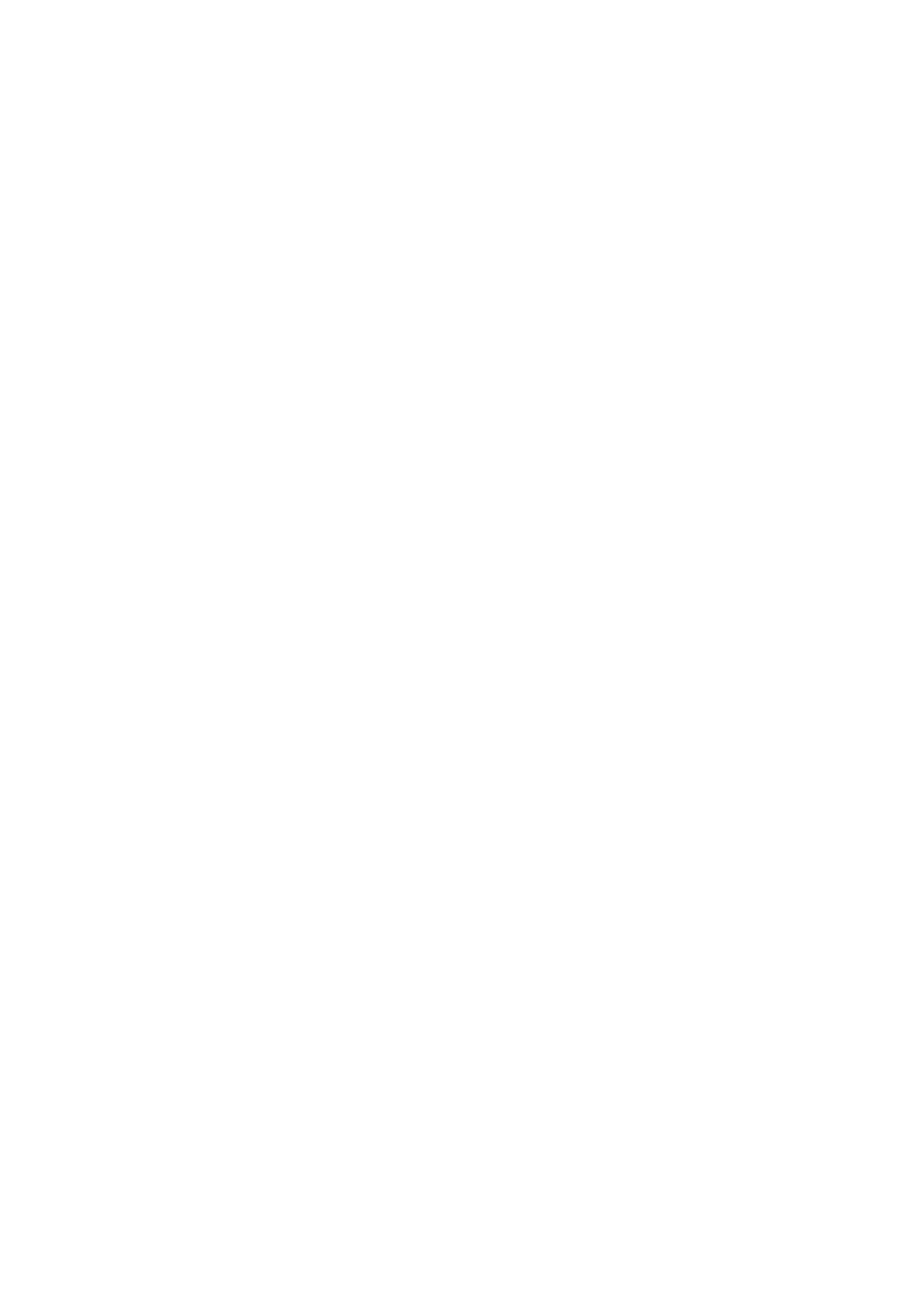| ---- |  |
|------|--|
|      |  |
|      |  |
|      |  |
|      |  |
|      |  |
|      |  |
|      |  |
|      |  |
|      |  |
|      |  |
|      |  |
|      |  |
|      |  |
|      |  |
|      |  |
|      |  |
|      |  |
|      |  |
|      |  |
|      |  |
|      |  |
|      |  |
|      |  |
|      |  |
|      |  |
|      |  |
|      |  |
|      |  |
|      |  |
|      |  |
|      |  |
|      |  |
|      |  |
|      |  |
|      |  |
|      |  |
|      |  |
|      |  |
|      |  |
|      |  |
|      |  |
|      |  |
|      |  |
|      |  |
|      |  |
|      |  |
|      |  |
|      |  |
|      |  |
|      |  |
|      |  |
|      |  |
|      |  |
|      |  |
|      |  |
|      |  |
|      |  |
|      |  |

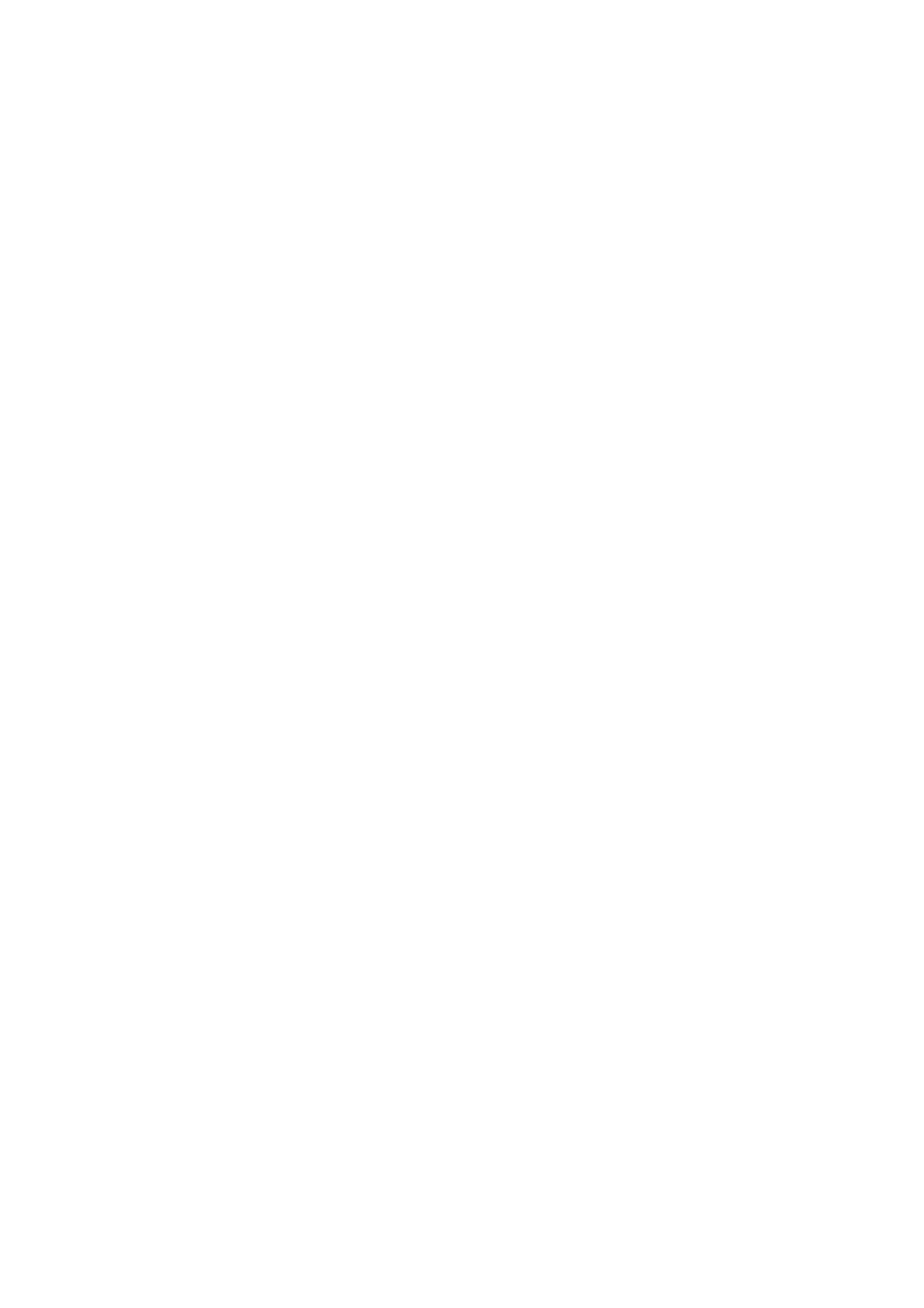| ---- |  |
|------|--|
|      |  |
|      |  |
|      |  |
|      |  |
|      |  |
|      |  |
|      |  |
|      |  |
|      |  |
|      |  |
|      |  |
|      |  |
|      |  |
|      |  |
|      |  |
|      |  |
|      |  |
|      |  |
|      |  |
|      |  |
|      |  |
|      |  |
|      |  |
|      |  |
|      |  |
|      |  |
|      |  |
|      |  |
|      |  |
|      |  |
|      |  |
|      |  |
|      |  |
|      |  |
|      |  |
|      |  |
|      |  |
|      |  |
|      |  |
|      |  |
|      |  |
|      |  |
|      |  |
|      |  |
|      |  |
|      |  |
|      |  |
|      |  |
|      |  |
|      |  |
|      |  |
|      |  |
|      |  |
|      |  |
|      |  |
|      |  |
|      |  |
|      |  |

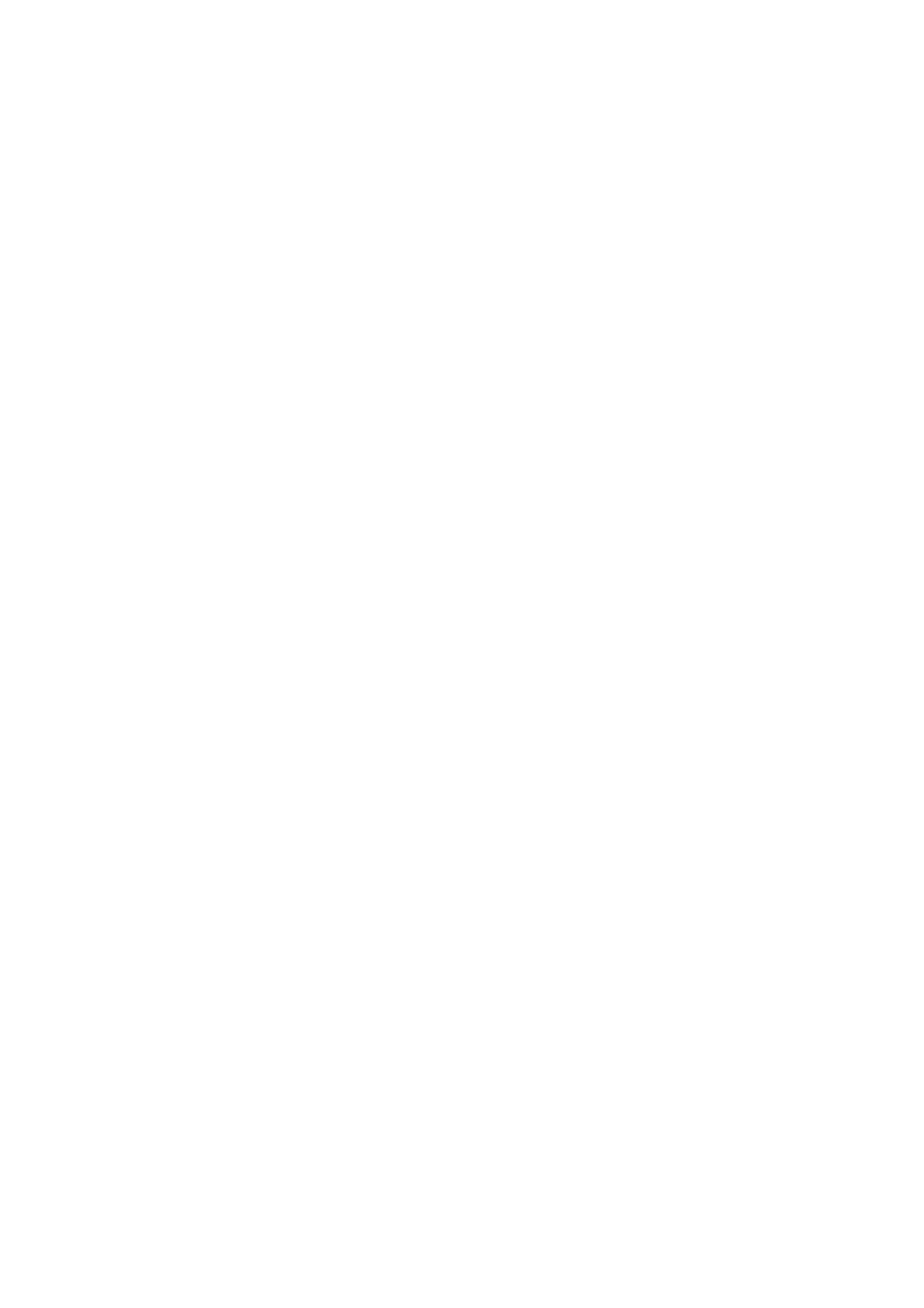| ---- |  |
|------|--|
|      |  |
|      |  |
|      |  |
|      |  |
|      |  |
|      |  |
|      |  |
|      |  |
|      |  |
|      |  |
|      |  |
|      |  |
|      |  |
|      |  |
|      |  |
|      |  |
|      |  |
|      |  |
|      |  |
|      |  |
|      |  |
|      |  |
|      |  |
|      |  |
|      |  |
|      |  |
|      |  |
|      |  |
|      |  |
|      |  |
|      |  |
|      |  |
|      |  |
|      |  |
|      |  |
|      |  |
|      |  |
|      |  |
|      |  |
|      |  |
|      |  |
|      |  |
|      |  |
|      |  |
|      |  |
|      |  |
|      |  |
|      |  |
|      |  |
|      |  |
|      |  |
|      |  |
|      |  |
|      |  |
|      |  |
|      |  |
|      |  |
|      |  |